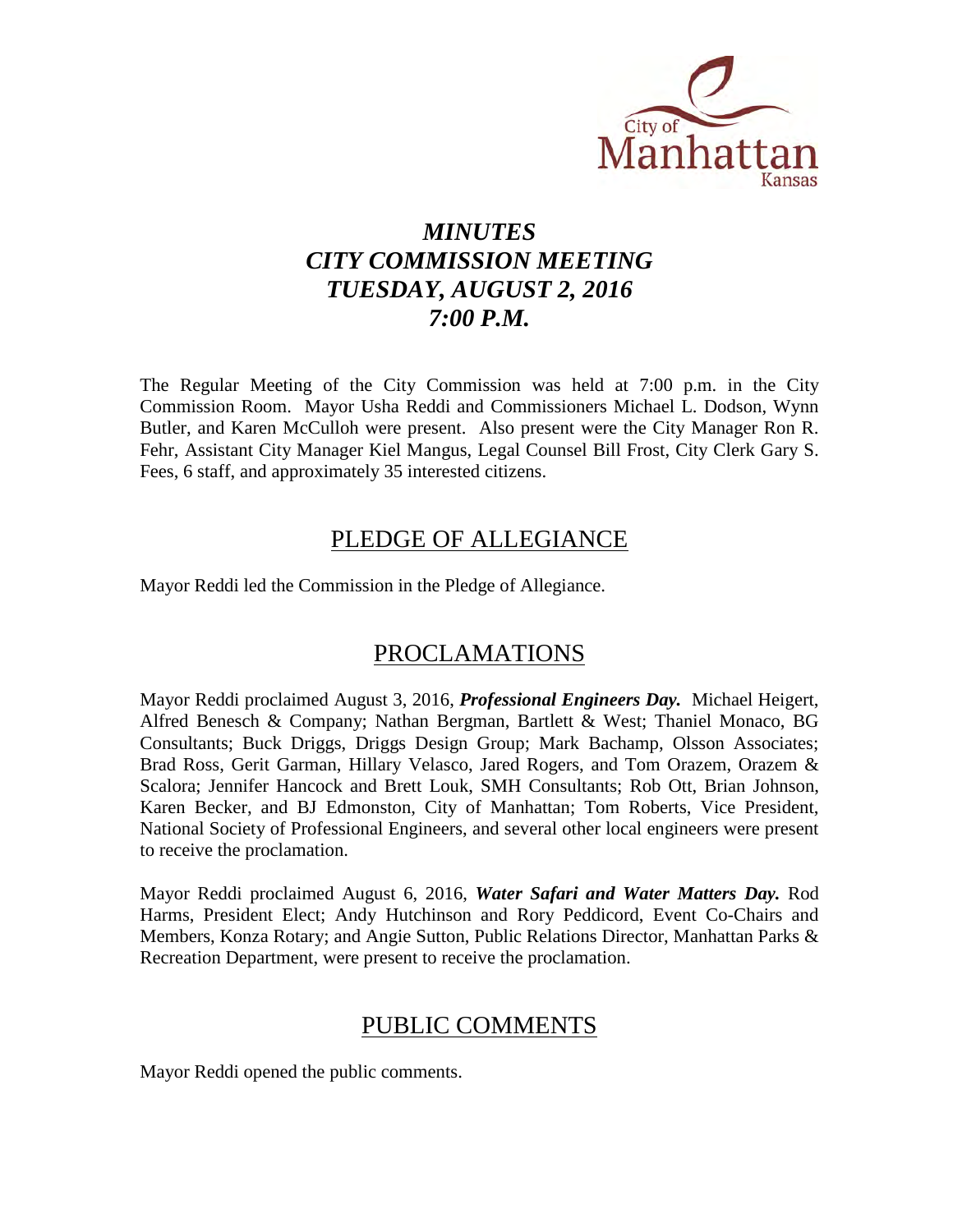# PUBLIC COMMENTS *(CONTINUED)*

Richard Hill, representing Landlords of Manhattan, informed the City Commission that he has previously stated that he had a problem with the agenda items that are not made available to the public until the Friday before the Commission meetings. He stated that there is not sufficient time to review and comment, and asked that this information be available to the public at least two weeks in advance of an ordinance going to the Commission for a vote. He voiced his concerns with the recent downzoning action and asked why a nonconforming letter or certificate was not developed for properties. He also reiterated concerns that he expressed earlier to the Commission regarding the antidiscrimination ordinance and the need to provide definitions regarding the appointment process of the judge and the importance that this person have the proper legal knowledge. Finally, he informed the Commission that he is not getting cooperation with City staff on receiving rental inspection ordinance information in a timely manner.

Hearing no other comments, Mayor Reddi closed the public comments.

# COMMISSIONER COMMENTS

Commissioner McCulloh stated that she recently visited the National Mississippi River Museum & Aquarium in Dubuque, Iowa. She reminded the community that with your membership with the Flint Hills Discovery Center and Sunset Zoo, there are reciprocal membership benefits that can save you money when you attend other participating museums and zoos.

Commissioner Butler stated that he attended the booth hosted by City staff at the Riley County Fair with information about the sales tax initiative for road maintenance. He voiced concern with the additional sales tax for roads ballot question in November and at the same time, the difficulty to support a 1.5 mill levy increase through the City budget process, especially given the overall increase in assessments. He stated that the two items are not compatible.

Commissioner Dodson reminded the community that as we welcome the students attending Kansas State University and all our students going back to school, to be mindful especially of the little ones traveling to and from school and, to allow more time and to be patient when driving on the roadways.

Mayor Reddi informed the community of several events that were happening in Manhattan including movie night at the Sunset Zoo for members featuring Kung Fu Panda on Thursday, August 4, 2016; Water Safari and Konza Rotary's Water Matters Day at Sunset Zoo on Saturday, August 6, 2016; Everybody Counts event at the Douglass Center from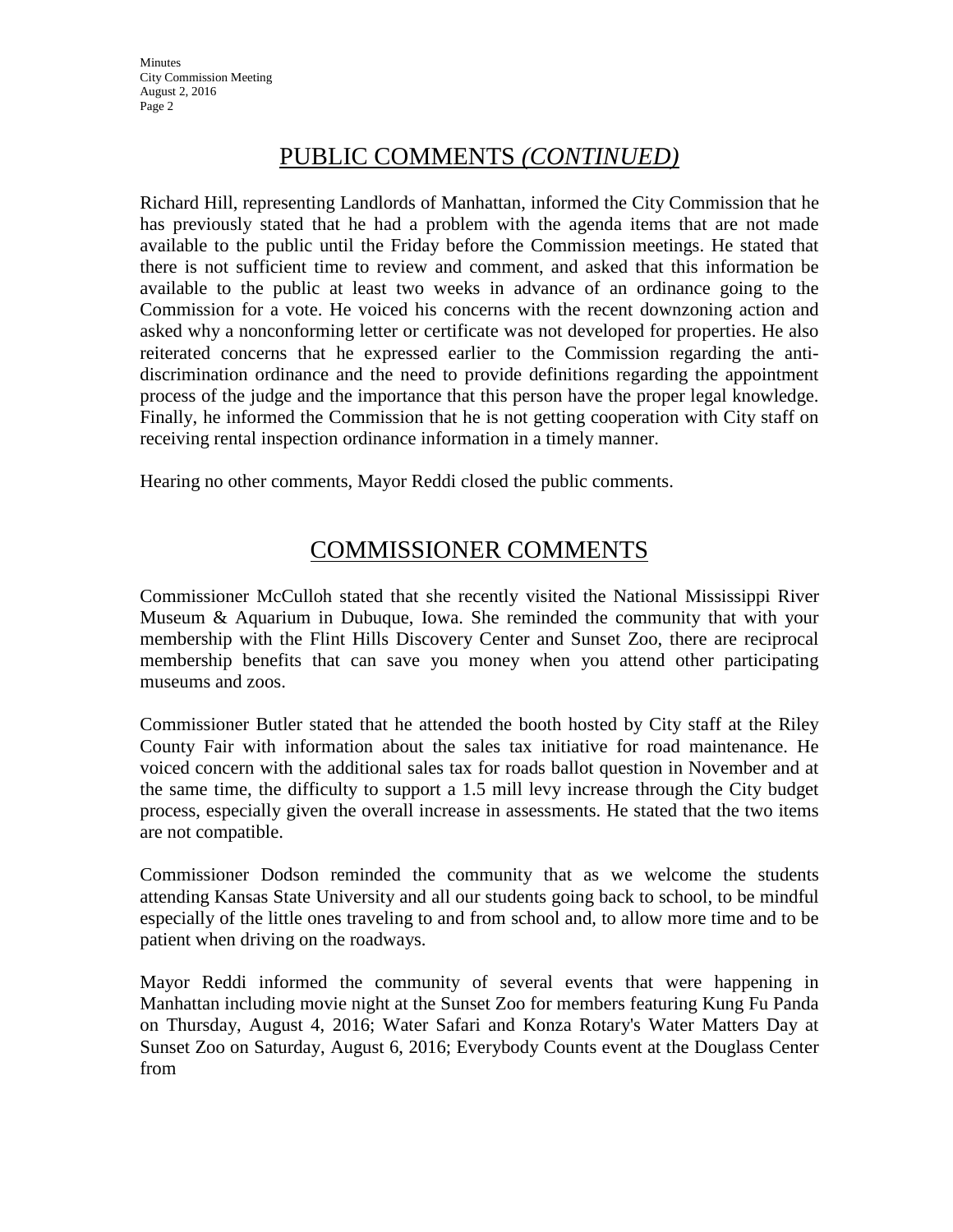# COMMISSIONER COMMENTS *(CONTINUED)*

9:00 a.m. to 1:00 p.m. on Saturday, August 6, 2016; and the Brew2Shoe running events and Rhythm & Brews activities during the day at the Wefald Pavilion and to enjoy the bands during the evening at City Park, also on Saturday, August 6, 2016. She stated there would not be a City Commission meeting on Tuesday, August 9, 2016, and encouraged everyone to have fun at the pools.

Ron Fehr, City Manager, provided an update on the pool hours for City Pool, Northview Pool and CiCo Pool. He stated that CiCo and Northview Pools will close the weekend of August 13, 2016, with Pet Poolooza scheduled at CiCo Pool on August 14, 2016. He stated that City Pool will remain open with limited hours from August 15 through September 5, 2016, from 6:00 p.m. to 8:00 p.m. weekdays, with twilight swim rates, and from 1:00 p.m. to 7:00 p.m. on weekends with regular admission.

# CONSENT AGENDA

(\* denotes those items discussed)

# **MINUTES**

The Commission approved the minutes of the Regular City Commission Meeting held Tuesday, July 19, 2016.

# **CLAIMS REGISTER NO. 2827**

The Commission approved Claims Register No. 2827 authorizing and approving the payment of claims from July 13, 2016, to July 26, 2016, in the amount of \$3,067,522.67.

# **LICENSE**

The Commission approved an annual Cereal Malt Beverages Off-Premises License for Hy-Vee Gas, 206 Leavenworth Street.

# **FINAL PLAT – KIMBALL PLACE ADDITION, UNIT THREE**

The Commission accepted the easements and rights-of-way, as shown on the Final Plat of Kimball Place Addition, Unit Three, generally located to the southwest of the intersection of Laramie Street and North Manhattan Avenue, based on conformance with the Manhattan Urban Area Subdivision Regulations.

# **FINAL PLAT – LEGACY RIDGE**

The Commission accepted the easements and rights-of-way, as shown on the Final Plat of Legacy Ridge, generally located south of the intersection of Grand Mere Parkway and Mackintosh Court, based on conformance with the Manhattan Urban Area Subdivision Regulations.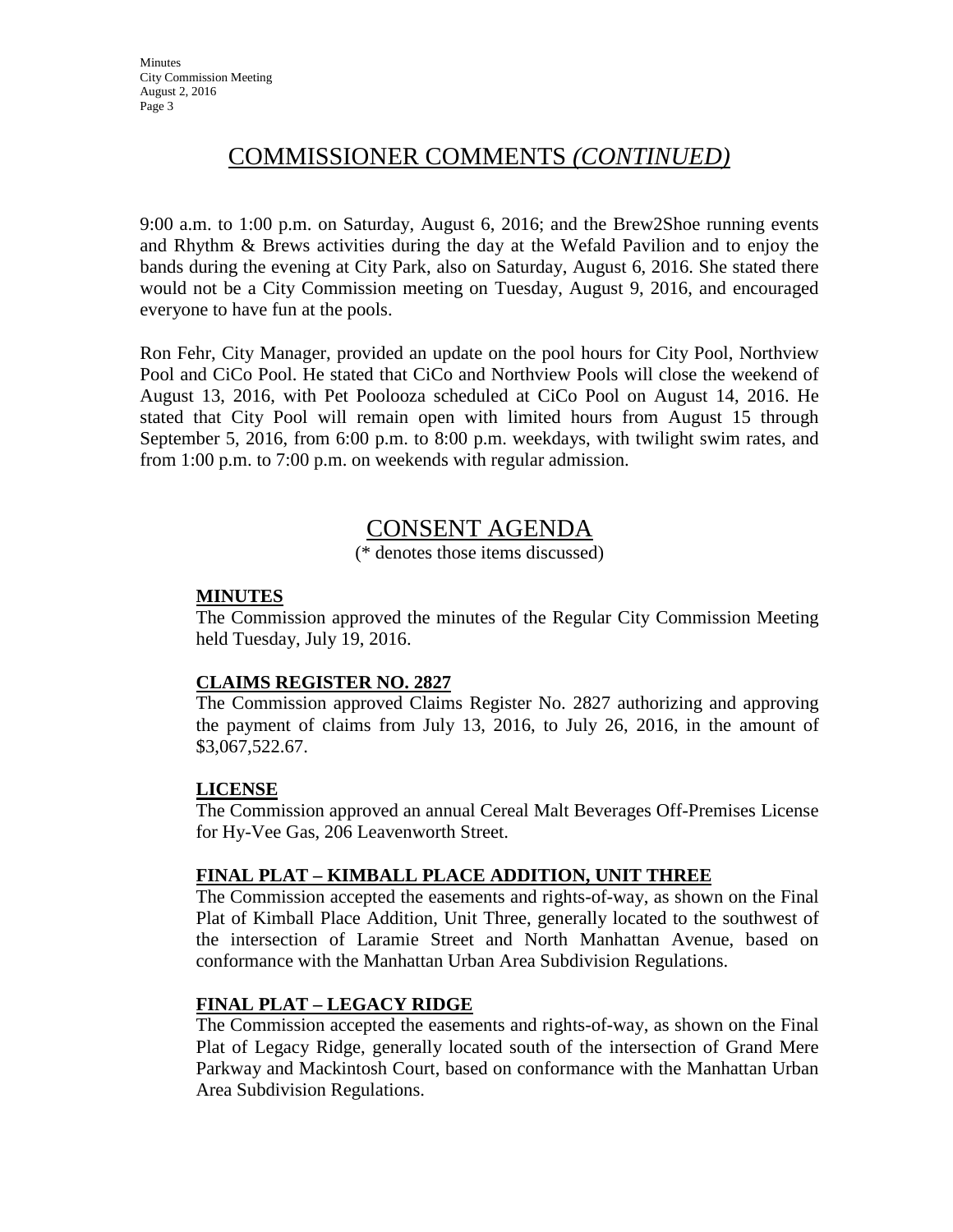# CONSENT AGENDA (*CONTINUED*)

# **AGREEMENT – PROFESSIONAL SERVICES – WASTEWATER TREATMENT PLANT BLOWER BUILDING NO. 1 HVAC (SS1611, CIP #WW131E)**

The Commission authorized the Mayor and City Clerk to execute an agreement for professional services in an amount not to exceed \$16,700.00, with Bartlett & West, Inc., of Manhattan, Kansas, for the Wastewater Treatment Plant Blower Building No. 1 heating/ventilation/air conditioning (HVAC) Replacement Project (SS1611, CIP #WW131E).

### **AWARD CONTRACT – LANSDOWNE, UNIT 3 – SANITARY SEWER (SS1604), WATER (WA1603), AND STREET (ST1602) IMPROVEMENTS**

The Commission accepted the Engineer's Opinion of Probable Cost in the amount of \$283,396.25; awarded a construction contract in the amount of \$231,981.81 to Bayer Construction, Inc., of Manhattan, Kansas; and authorized the Mayor and City Clerk to execute the construction contract for the Lansdowne, Unit 3, Sanitary Sewer (SS1604), Water (WA1603), and Street (ST1602) Improvements.

# **\* AWARD CONTRACT – CDBG PUBLIC SQUARE SIDEWALK REPLACEMENT PROJECT (CD1516)**

Karen Davis, Director of Community Development, provided additional information on the sidewalk replacement and extent of sidewalk repairs planned for the Public Square project using Community Development Block Grant funds.

The Commission accepted the Engineer's Opinion of Probable Cost in the amount of \$111,873.00 for the Base Bid and \$2,625.00 for Bid Alternate No. 1, for a total probable cost in the amount of \$114,498.00; awarded a construction contract in the amount of \$78,558.74 for the Base Bid, and \$2,868.60 for Bid Alternate No. 1, for a total contract amount of \$81,427.34 to R.M. Baril General Contractor, Inc., of Manhattan, Kansas; and authorized the Mayor and City Clerk to execute the construction contract for the Community Development Block Grant (CDBG) Public Square Sidewalk Replacement Project (CD1516).

### **REJECT BIDS – CDBG HOUSING REHABILITATION PROGRAM – 1211 COLORADO STREET**

The Commission rejected the bids for repairs to 1211 Colorado Street.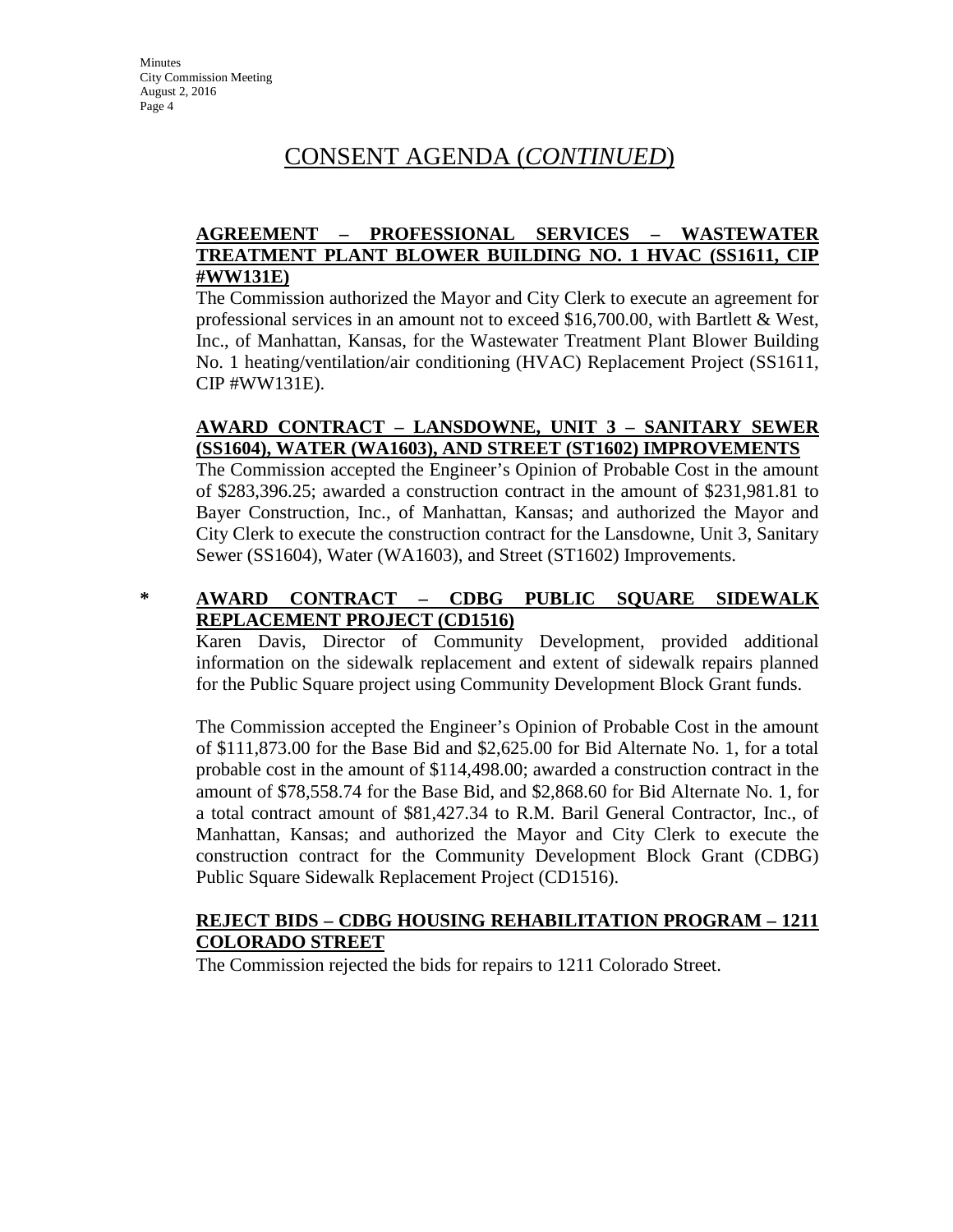# CONSENT AGENDA (*CONTINUED*)

### **PURCHASE - WASTEWATER TREATMENT PLANT - SUPERVISORY CONTROL AND DATA ACQUISITION (SCADA) HARDWARE AND SOFTWARE UPGRADES AND INSTALLATIONS (SS1626, CIP #WW145E)**

The Commission authorized the City Manager to purchase Supervisory Control and Data Acquisition (SCADA) Hardware and Software Upgrades and Installations for the Wastewater Treatment Plant (SS1626, CIP #WW145E) from R.E. Pedrotti, Inc., of Mission, Kansas, in the amount of \$58,950.00, to be paid from the Wastewater Fund.

### **BOARD APPOINTMENTS**

The Commission approved appointments by Mayor Reddi to various boards and committees of the City.

#### *City-University Special Projects Fund Committee*

Re-appointment of Mike Dillon, 2823 Illinois Lane, to a two-year Citizen term. Mr. Dillon's term begins immediately, and will expire June 30, 2018.

Re-appointment of Jeff Koenig, 718 Whitetail Pass, to a two-year Citizen term. Mr. Koenig's term begins immediately, and will expire June 30, 2018.

Re-appointment of Michael Silva, 229 Harvey Drive, to a two-year Citizen term. Mr. Silva's term begins immediately, and will expire June 30, 2018.

#### *Social Services Advisory Board*

Appointment of Alexandria Puderbaugh, 1120 Pierre Street, to fill the unexpired term of Shelley Carver. Ms. Puderbaugh's term begins immediately, and will expire June 30, 2018.

After discussion, Commissioner McCulloh moved to approve the consent agenda. Commissioner Dodson seconded the motion. On a roll call vote, motion carried 4-0.

# GENERAL AGENDA

# **FIRST READING - ANNEX/REZONE - LOT 1, BLUEVILLE NURSERY SUBDIVISION (COUNTY C-4, HIGHWAY BUSINESS DISTRICT, TO C-5, HIGHWAY SERVICE COMMERCIAL DISTRICT)**

Eric Cattell, Assistant Director for Planning, presented an overview of the item. He then responded to questions from the Commission regarding the area to be annexed.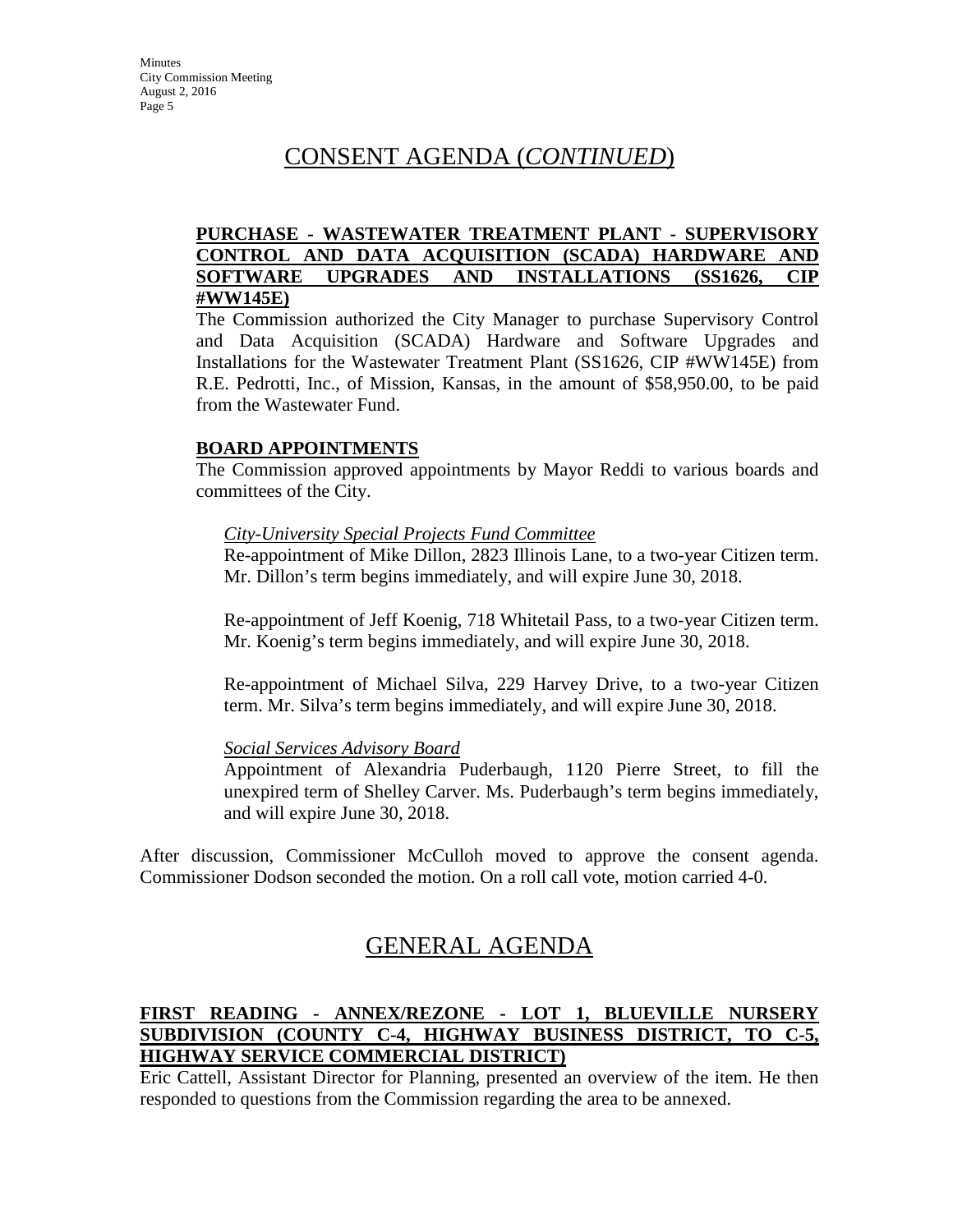# GENERAL AGENDA *(CONTINUED)*

#### **FIRST READING - ANNEX/REZONE - LOT 1, BLUEVILLE NURSERY SUBDIVISION (COUNTY C-4, HIGHWAY BUSINESS DISTRICT, TO C-5, HIGHWAY SERVICE COMMERCIAL DISTRICT)** *(CONTINUED)*

Brian Johnson, City Engineer, highlighted the boundary area of the Transportation Development District (TDD) and the potential expansion of the boundary in the future.

Rob Ott, Director of Public Works, and Brian Johnson, City Engineer, provided additional information on the C-5 area.

Mayor Reddi opened the public comments.

Hearing no comments, Mayor Reddi closed the public comments.

After discussion and comments from the Commission, Commissioner Dodson moved to approve first reading of an ordinance annexing Lot 1, Blueville Nursery Addition, an approximate 8.2-acre lot located southwest of the intersection of Kimball Avenue/Scenic Drive and Anderson Avenue, based on conformance with the Manhattan Urban Area Comprehensive Plan, the Growth Vision, and the Capital Improvements Program, and approve first reading of an ordinance rezoning Lot 1, Blueville Nursery Addition, from County C-4, Highway Business District, to C-5, Highway Service Commercial District, based on the findings in the Staff Report *(See Attachment No. 1)* and the recommendation of the Planning Board. Commissioner Butler seconded the motion. On a roll call vote, motion carried 4-0.

# **RESOLUTION NO. 080216-A – SET PUBLIC HEARING DATE – BLUEVILLE NURSERY TRANSPORTATION DEVELOPMENT DISTRICT (TDD)**

Brian Johnson, City Engineer, provided a brief overview of the item.

Mayor Reddi opened the public comments.

Hearing no comments, Mayor Reddi closed the public comments.

After discussion, Commissioner Dodson moved to find the petition sufficient, and approve Resolution No. 080216-A setting September 6, 2016, as the date for a public hearing relative to the creation of the Blueville Nursery TDD. Commissioner Butler seconded the motion. On a roll call vote, motion carried 4-0.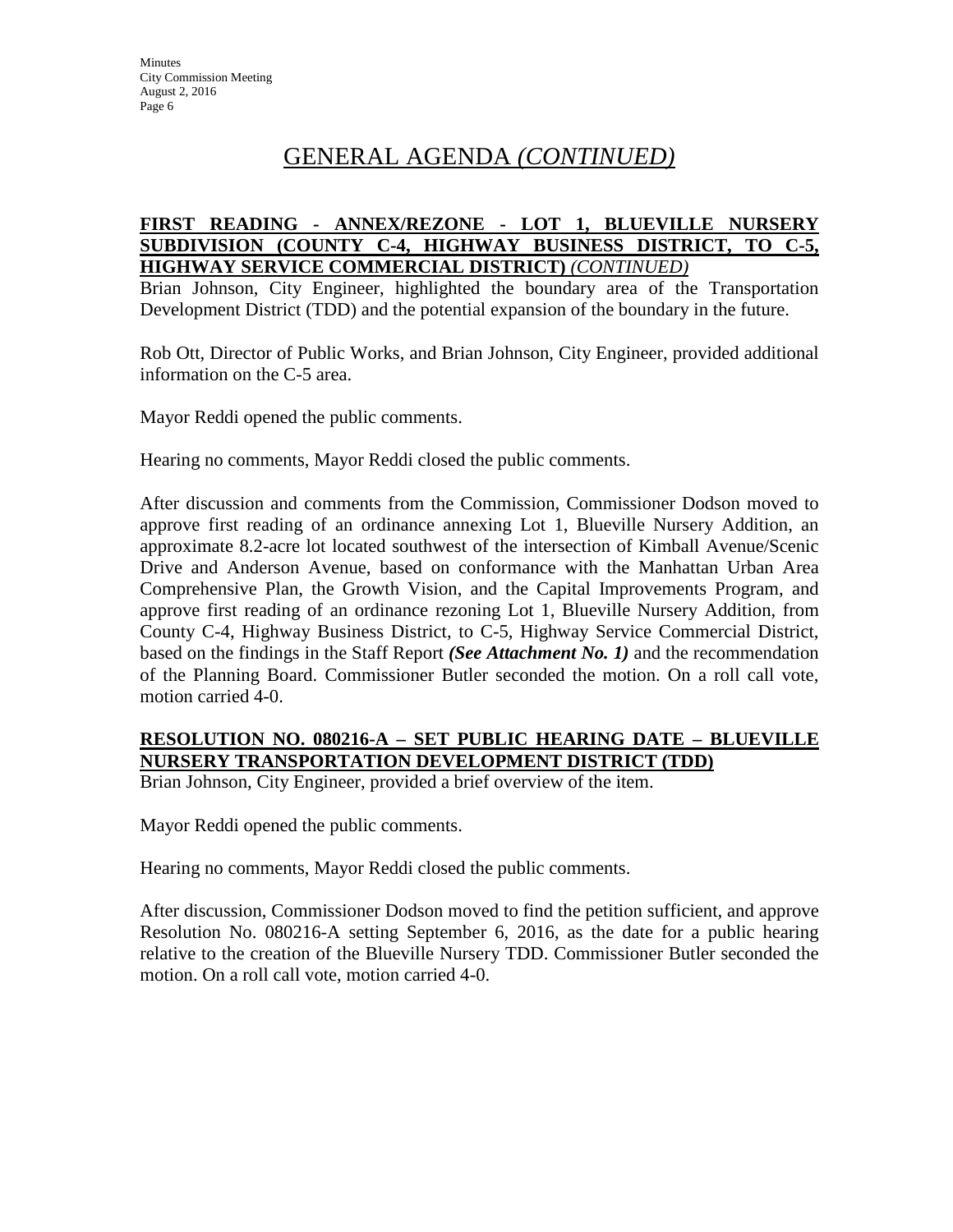# GENERAL AGENDA (*CONTINUED*)

### **FIRST READING - REZONE - 2815 AMHERST AVENUE (PUD, COMMERCIAL PLANNED UNIT DISTRICT, TO C-5, HIGHWAY SERVICE COMMERCIAL DISTRICT)**

Eric Cattell, Assistant Director for Planning, presented an overview of the item. He then responded to questions from the Commission regarding road access and provided clarification changing from a PUD, Commercial Planned Unit District, to a C-5, Highway Service Commercial District.

Mayor Reddi opened the public comments.

Hearing no comments, Mayor Reddi closed the public comments.

After discussion, Commissioner Butler moved to approve first reading of an ordinance rezoning 2815 Amherst Avenue from PUD, Commercial Planned Unit Development, to C-5 Highway Service Commercial District, based on the findings in the Staff Report *(See Attachment No. 2)* and the recommendation of the Planning Board. Commissioner Dodson seconded the motion. On a roll call vote, motion carried 4-0.

# **FIRST READING - AMEND FINAL DEVELOPMENT PLAN - BRIARVIEW OFFICE PARK COMMERCIAL PLANNED UNIT DEVELOPMENT**

Eric Cattell, Assistant Director for Planning, presented an overview of the item. He highlighted the site plan, building elevation plans, overall site planting plan, parking and vehicular circulation, and a map of neighborhood. He then responded to questions from the Commission and provided clarification on the proposed building plans.

Mayor Reddi opened the public comments.

Hearing no comments, Mayor Reddi closed the public comments.

After discussion and comments from the Commission, Commissioner Dodson moved to approve first reading of an ordinance amending Ordinance Nos. 4093 and 7069 and the Final Development Plan of Briarview Office Park Commercial Planned Unit Development, for Lot R.P. 1, University Heights Addition, First Unit, located at 200 Research Drive, as proposed, based on the findings in the Staff Report *(See Attachment No. 3)*, with the six (6) conditions of approval, as recommended by the Manhattan Urban Area Planning Board. Commissioner McCulloh seconded the motion. On a roll call vote, motion carried 4-0.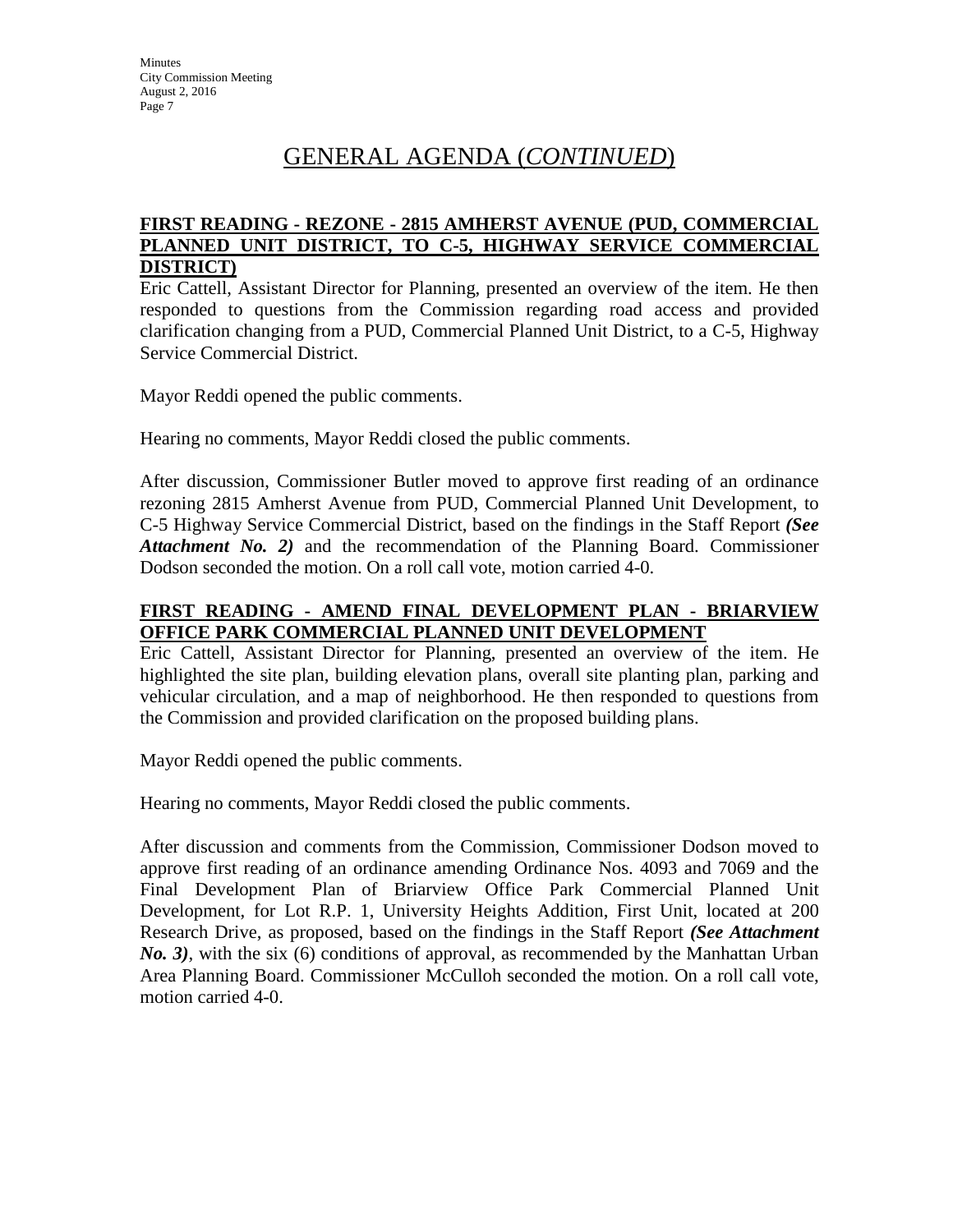Minutes<br>City Commission Meeting<br>August 2, 2016<br>Page 8

ADJOURNMENT<br>At 7:46 p.m., the Commission adjourned.

MMC, City Clerk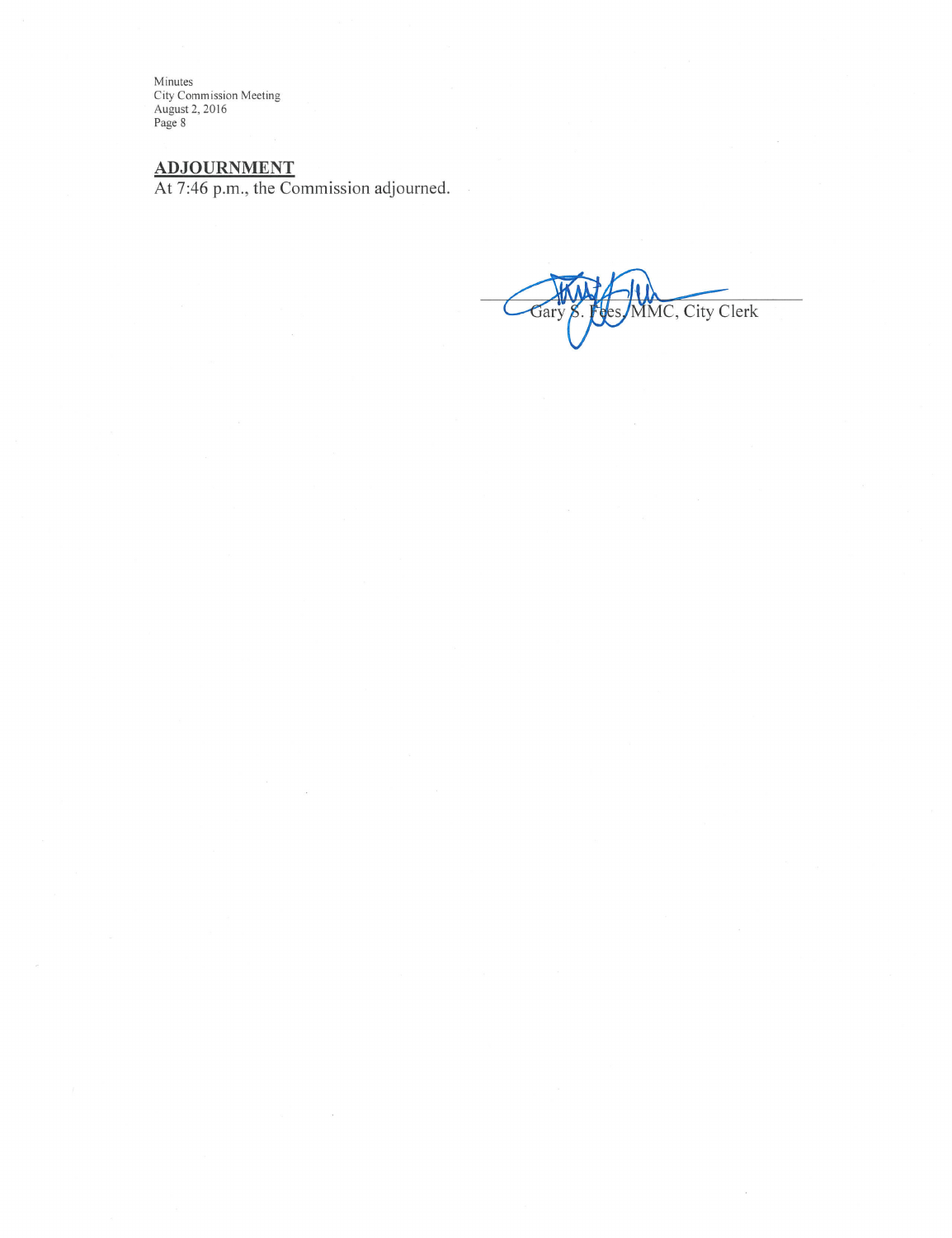#### **STAFF REPORT**

# **ON AN APPLICATION TO REZONE PROPERTY**

**FROM:** County C-4, Highway Business District

**TO:** C-5, Highway Service Commercial District

**APPLICANT/OWNERS:** Keith D. Westervelt, Blueville Nursery

**ADDRESS:** 4539 Anderson Avenue, Manhattan, KS

**LEGAL DESCRIPTION:** Lot 1, Blueville Nursery subdivision

**LOCATION:** Generally located southwest of the intersection of Kimball Avenue/Scenic Drive and Anderson Avenue.

**AREA:** 357,192 square feet (8.2 acres)

**DATE OF NEIGHBORHOOD MEETING:** April 4, 2016

**DATE OF PUBLIC NOTICE PUBLICATION:** May 30, 2016

# **DATE OF PUBLIC HEARING: PLANNING BOARD:** June 20, 2016 **CITY COMMISSION:** July 5, 2016

# **THIRTEEN MATTERS TO BE CONSIDERED WHEN REZONING**

- **1. EXISTING USE:** Nursery retail center and agricultural land associated with the nursery.
- **2. PHYSICAL AND ENVIRONMENTAL CHARACTERISTICS:** The site generally slopes from the northwest to the southeast. The site drains towards a natural drainage ravine in the Scenic Drive right-of-way, which empties to Wildcat Creek to the south.

# **3. SURROUNDING LAND USE AND ZONING:**

**NORTH:** Anderson Avenue, a two-lane arterial road with a rural cross-section, vacant platted land, two-family and multiple-family developments; C-2, Neighborhood Shopping Center; PUD, Four-Winds Residential Planned Unit Development; R-2, Two-Family Residential District.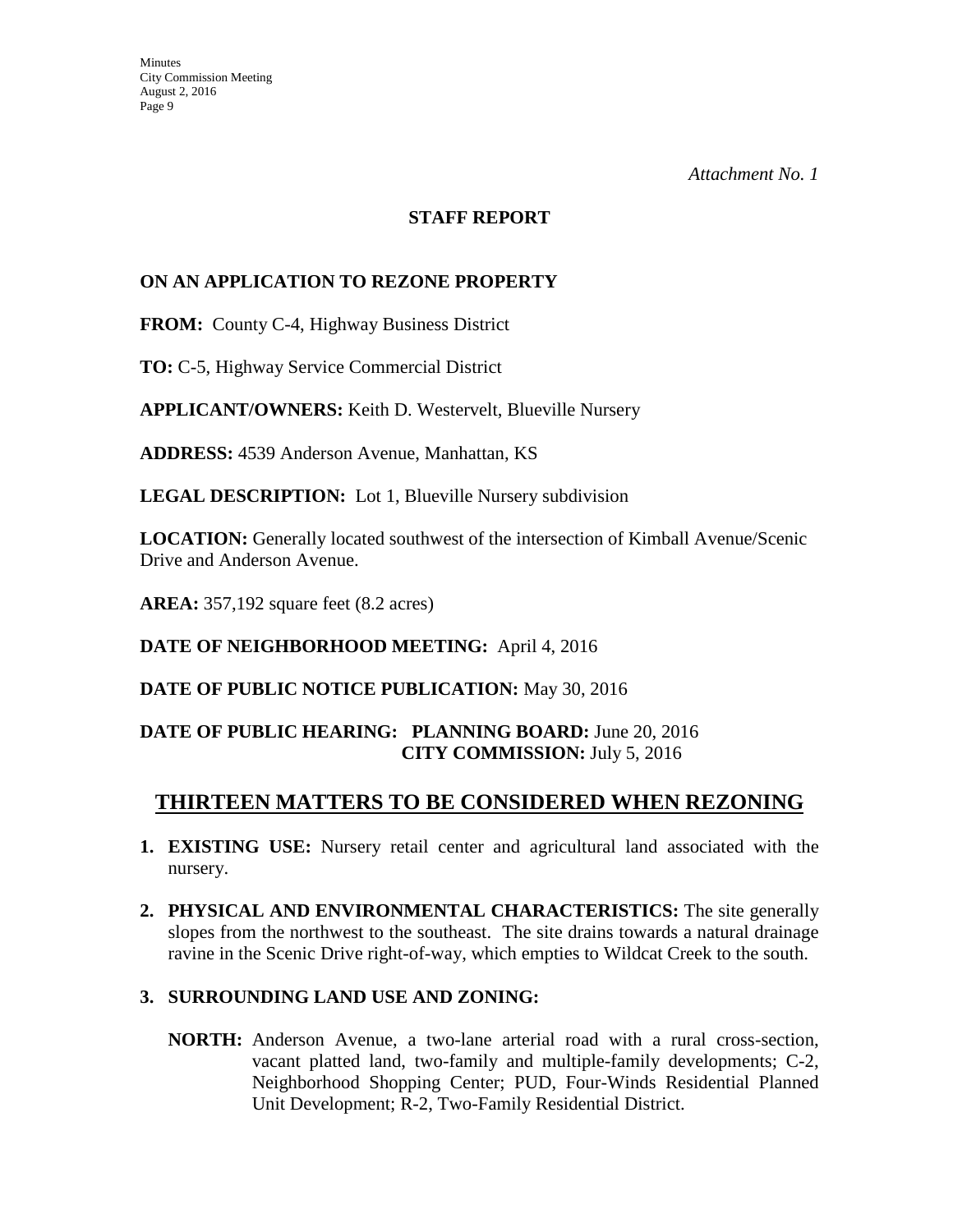- **SOUTH:** Agriculture land, including land associated with the landscape and nursery use; Riley County AG, Agriculture District.
- **EAST:** Scenic Drive, a two-lane arterial with a rural cross-section, business professional office development and multiple-family development; C-2, Neighborhood Shopping Center, Stone Creek Commercial PUD, Planned Unit Development District, R-3, Multiple-Family Residential District and Pebblebrook Residential PUD, Planned Unit Development.
- **WEST:** Agriculture land, including land associated with the landscape and nursery business; Riley County AG, Agriculture District.
- **4. GENERAL NEIGHBORHOOD CHARACTER:** The surrounding neighborhood is a growth area on the west side of Manhattan, with a mix of large lot single-family homes, two-family homes and multiple-family developments and commercial uses. The land surrounding the Kimball Avenue, Anderson Avenue, Scenic Drive intersection is generally vacant or under development.
- **5. SUITABILITY OF SITE FOR USES UNDER CURRENT ZONING:** The site is currently located in rural Riley County and zoned County C-4, Highway Business District. The existing use conforms to the current zoning district in Riley County.

The applicant has requested the annexation and rezoning of the site so that the business can receive City utility services (water, sanitary sewer and stormwater sewer) and benefit from roadway improvements planned for the intersection of Anderson Avenue and Scenic Drive/Kimball Avenue. To benefit from these services and improvements, annexation and rezoning into the City is preferred.

**6. COMPATIBILITY OF PROPOSED DISTRICT WITH NEARBY PROPERTIES AND EXTENT TO WHICH IT MAY HAVE DETRIMENTAL AFFECTS:** No changes to the existing use as a landscape and nursery retail center is proposed at this time. The applicant has requested the annexation and rezoning of the site so that the business can receive City utility services (water, sanitary sewer and stormwater sewer) and benefit from roadway improvements planned for the intersection of Anderson Avenue and Scenic Drive/Kimball Avenue.

By rezoning to the C-5, Highway Service Commercial District, a wide variety of retail and service commercial uses would be allowed, including the existing use, drive-thru restaurants, large box retail stores and convenience stores. The existing use of the site has proven to be compatible with the surrounding neighborhood and the proposed C-5 District is the only district that includes retail nurseries.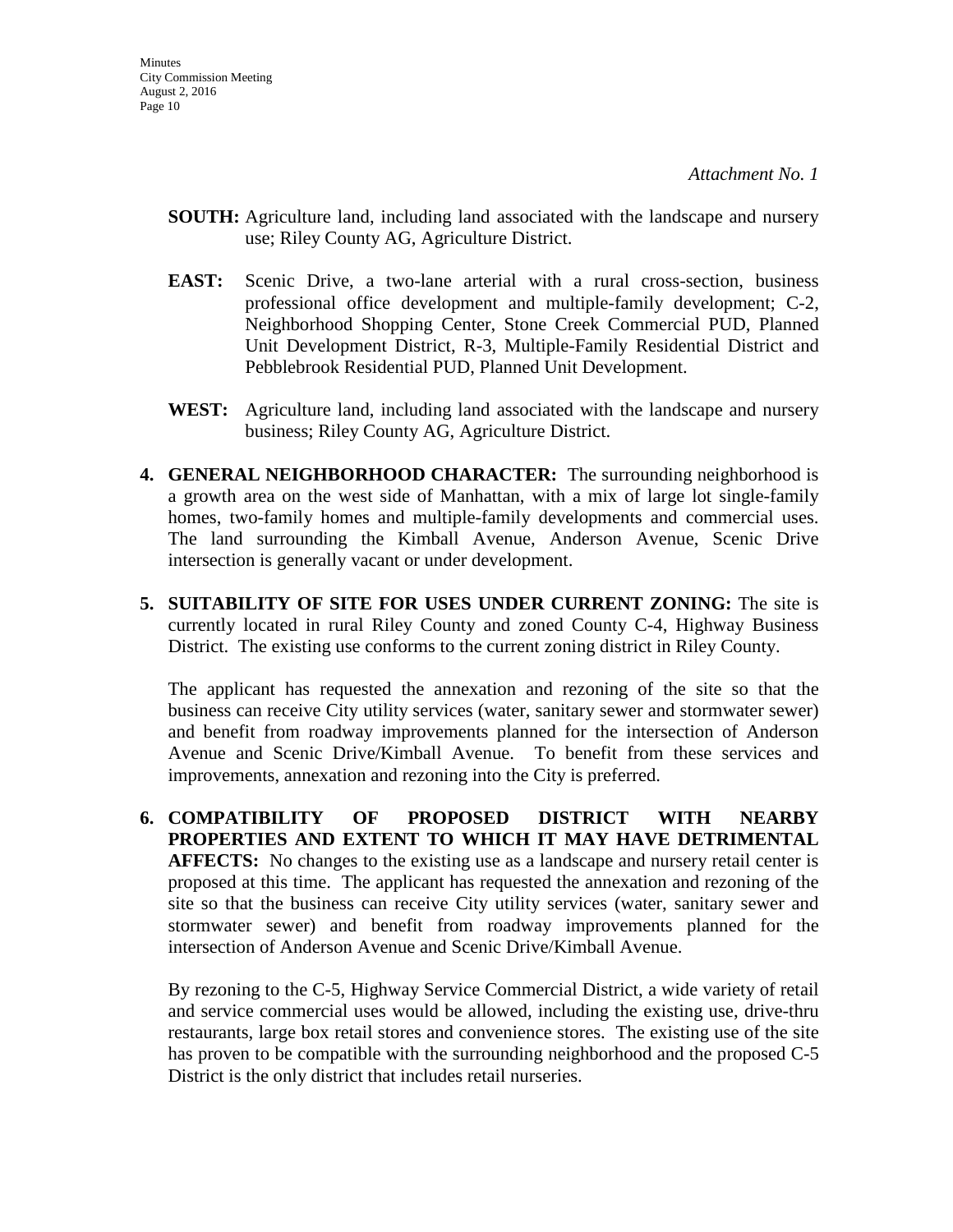An increase in light, noise and traffic could occur with future development beyond the landscape and nursery retail center. All of the traffic to and from the site will be served by the adjacent arterial roadways to the north and east. No vehicular connections are anticipated into the adjacent neighborhoods.

 C-2, Neighborhood Shopping District lots are situated adjacent to the other three (3) corners of the Kimball Avenue/Scenic Drive and Anderson Avenue intersection. The proposed roadway improvements at the nearby intersection has been designed for the traffic anticipated to be generated by the broad range of commercial uses that could potentially be established on the surrounding properties, as well as current and future community-wide traffic along the arterial roadways.

The applicant held a neighborhood meeting on April 4, 2016. Three (3) neighbors attended the meeting. According to the meeting summary, the applicant and his consultant from Alfred Benesch and Company fielded general questions and comments. The application documents stated that no major concerns were raised by those in attendance of the meeting.

The proposed rezoning should not adversely impact the nearby properties.

# **7. CONFORMANCE WITH COMPREHENSIVE PLAN:**

Lot 1, Blueville Nursery subdivision is shown on the Future Land Use of the Manhattan Urban Area Comprehensive Plan as Neighborhood Commercial Center (NCC) with a designated Commercial Node at the intersection of Kimball Avenue/Scenic Drive and Anderson Avenue. The Commercial Node is a designation that signifies that the major intersection can and should support commercial developments in the future.

# *NCC-1: Characteristics*

*Neighborhood Commercial Centers are intended to provide a range of services for residential areas, including supermarkets, restaurants, convenience stores, drycleaners, drugstores, filling stations, smaller specialty shops, retail and health services, and business and professional offices. Neighborhood centers will vary in scale and character. Smaller, limited use centers may be fully integrated into the surrounding neighborhood and be accessed comfortably by foot or bicycle; while larger centers will function more independently, providing ample parking and numerous stores. Mixed-Use Neighborhood Centers that also incorporate residential uses are appropriate in a master planned setting. Neighborhood Centers often serve more than one nearby neighborhood in order to maintain sufficient economy of scale.*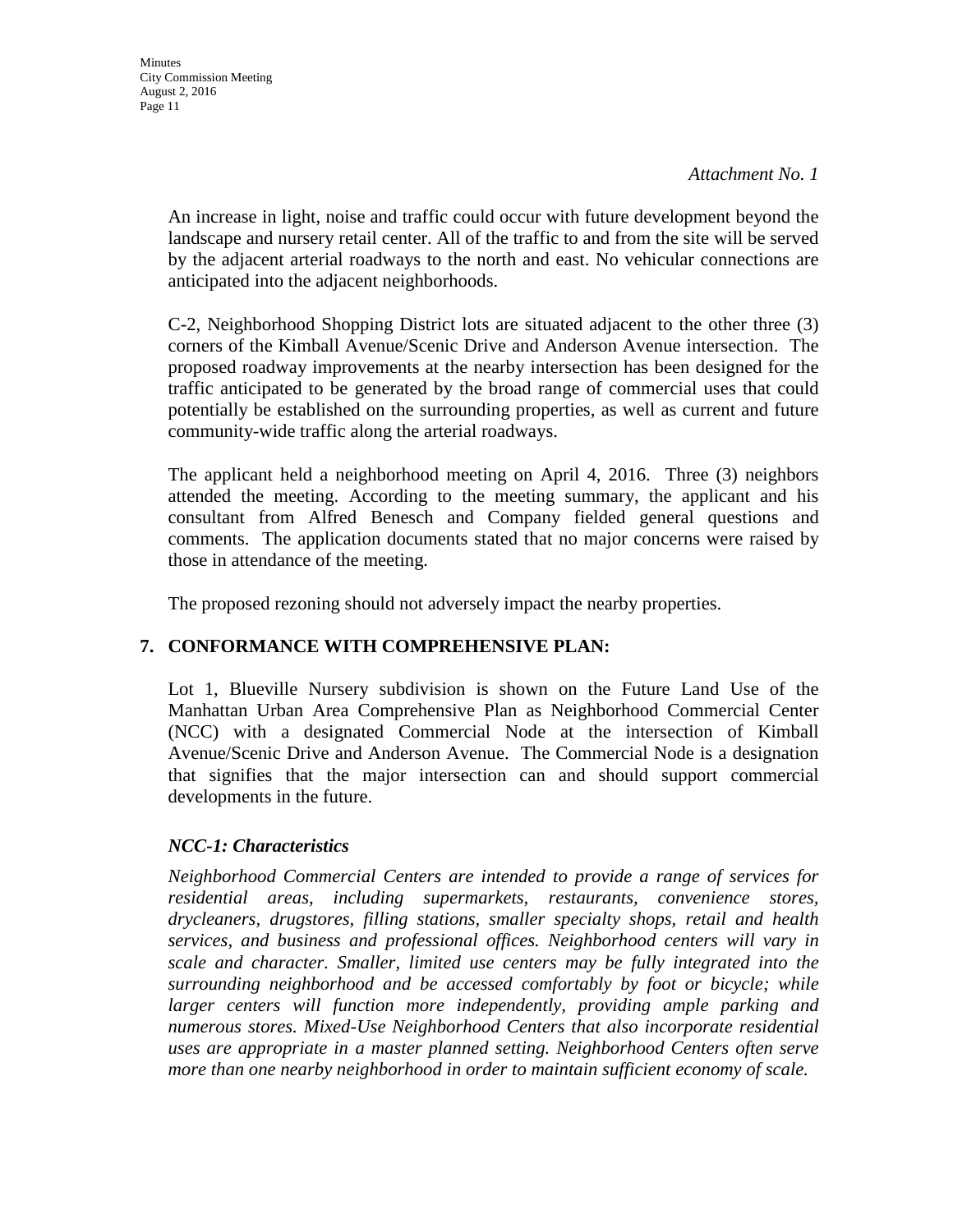# *NCC-2: Location*

*Neighborhood centers should generally be located at the intersection of arterial and collector streets. However, smaller centers with limited uses may be appropriate within a residential area at the intersection of two collector streets, or at the intersection of a collector and a local street, provided they are designed to be compatible with the surrounding neighborhood and meet a minimum level of design criteria.* 

# *NCC-3: Size*

*Neighborhood centers typically require a site of approximately 10 acres, but may vary, ranging from as small as 1-3 acres to as large as 15-20 acres depending on the size of its service area and the extent of its mixed-use characteristics.* 

# *NCC-4: Circulation and Access*

*Integrate main entrances and driveways with the surrounding street network to provide clear connections between uses for vehicles, pedestrians, and bicycles. Provide clear, direct pedestrian connections between uses within the center, to the surrounding neighborhood, and to transit stops.* 

# *NCC-5: Transitions between Uses*

*Provide attractive transitions between the center and surrounding neighborhoods,*  while not limiting access between the center and the neighborhood for all modes of *travel. Transitions can be accomplished by stepping down the height of taller structures when developing towards nearby residences, providing landscape buffers or screening, or similar means. Use creative design to avoid simply "walling" off residential areas from neighborhood centers.* 

The proposed rezoning of Lot 1, Blueville Nursery subdivision conforms to the policy of the Manhattan Urban Area Comprehensive Plan.

**8. ZONING HISTORY AND LENGTH OF TIME VACANT AS ZONED:** The site is located in rural Riley County, at the edge of the City. The current zoning is County C-4, Highway Business District. The site was platted in October, 1990 as Lot 1, Blueville Nursery. The site is not vacant.

# **9. CONSISTENCY WITH INTENT AND PURPOSE OF THE ZONING ORDINANCE:**

The intent and purpose of the Manhattan Zoning Regulations is to protect the public health, safety, and general welfare; regulate the use of land and buildings within zoning districts to assure compatibility; and to protect property values.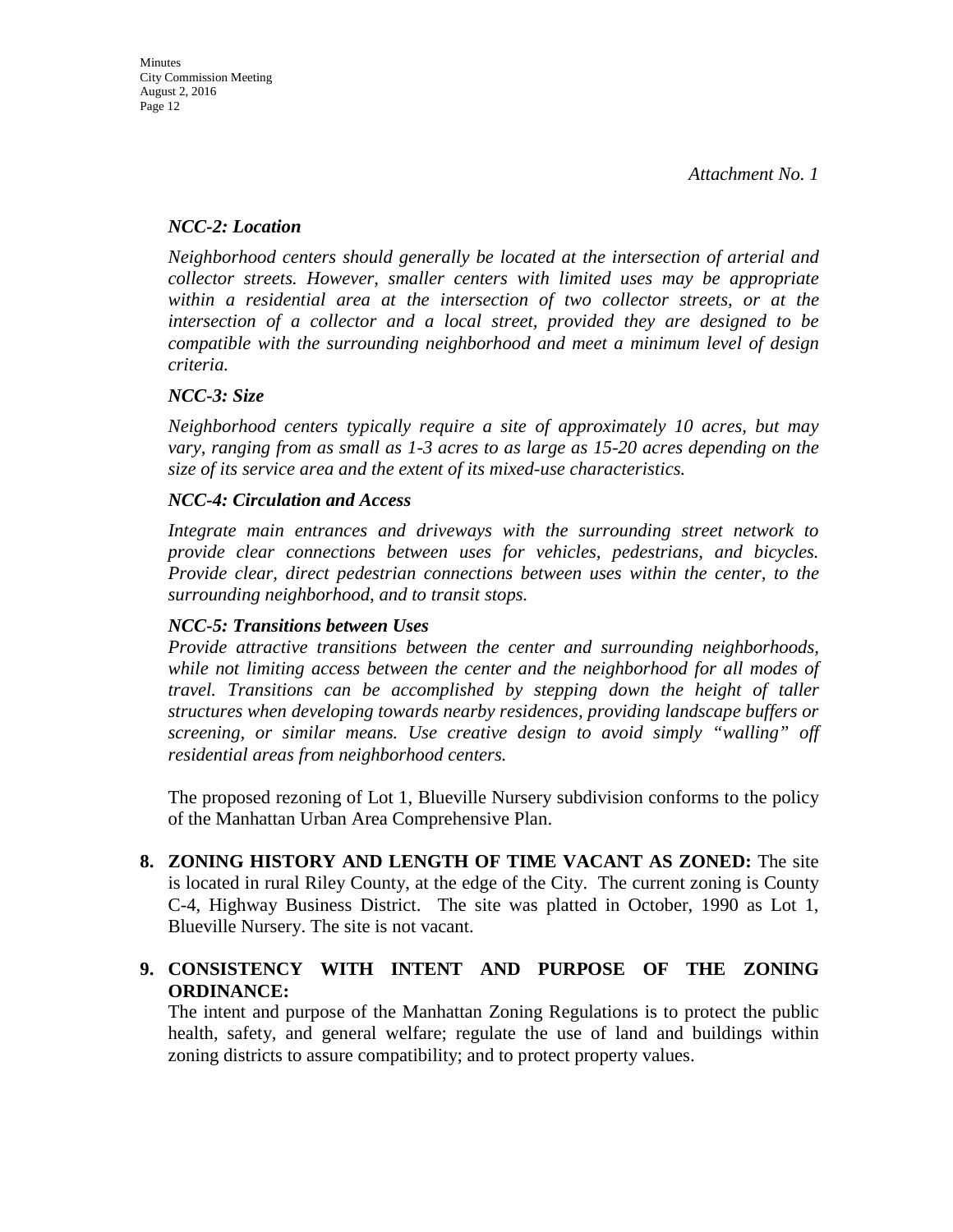**Minutes** City Commission Meeting August 2, 2016 Page 13

> The proposed rezoning is consistent with the intent and purpose of the Manhattan Zoning Regulations. The C-5, Highway Service Commercial District is designed to provide for businesses offering accommodations, supplies, or services to motorists, and for certain specialized activities which require access to major streets and highways. The rezoning site conforms to the requirements of the C-5 District.

- **10. RELATIVE GAIN TO THE PUBLIC HEALTH, SAFETY AND WELFARE THAT DENIAL OF THE REQUEST WOULD ACCOMPLISH, COMPARED WITH THE HARDSHIP IMPOSED UPON THE APPLICANT:** There appears to be no gain to the public that denial would accomplish. There are no expected adverse affects on the public health, safety and welfare as a result of the rezoning. The applicant has requested the annexation and rezoning of the site to benefit from City utilities and roadway improvements proposed in the area. It may be a hardship upon the owner if the rezoning is denied. The proposed C-5 District is the appropriate zoning designation for the existing retail garden store and nursery.
- **11. ADEQUACY OF PUBLIC FACILITIES AND SERVICES:** Adequate street, sanitary sewer, water and fire services are available to serve the rezoning site.
- **12. OTHER APPLICABLE FACTORS:** The site is within the Fort Riley Critical Area. City Administration contacted Fort Riley officials about the annexation and proposed rezoning. Because the current land use is commercial and the proposed zoning district does not allow residential uses; Fort Riley did not provide any comments on the rezoning request.
- **13. STAFF COMMENTS:** City Administration recommends approval of the proposed rezoning of the Blueville Nursery Retail Center, Lot 1, Blueville Nursery from County C-4, Highway Business District, to C-5, Highway Service Commercial District, based on the findings in the Staff Report.

# **ALTERNATIVES:**

- 1. Recommend approval of the proposed rezoning of Blueville Nursery Retail Center, Lot 1, Blueville Nursery from County C-4, Highway Business District, to C-5, Highway Service Commercial, based on the findings in the Staff Report.
- 2. Recommend denial of the proposed rezoning, stating the specific reasons for denial.
- 3. Table the proposed rezoning to a specific date, for specifically stated reasons.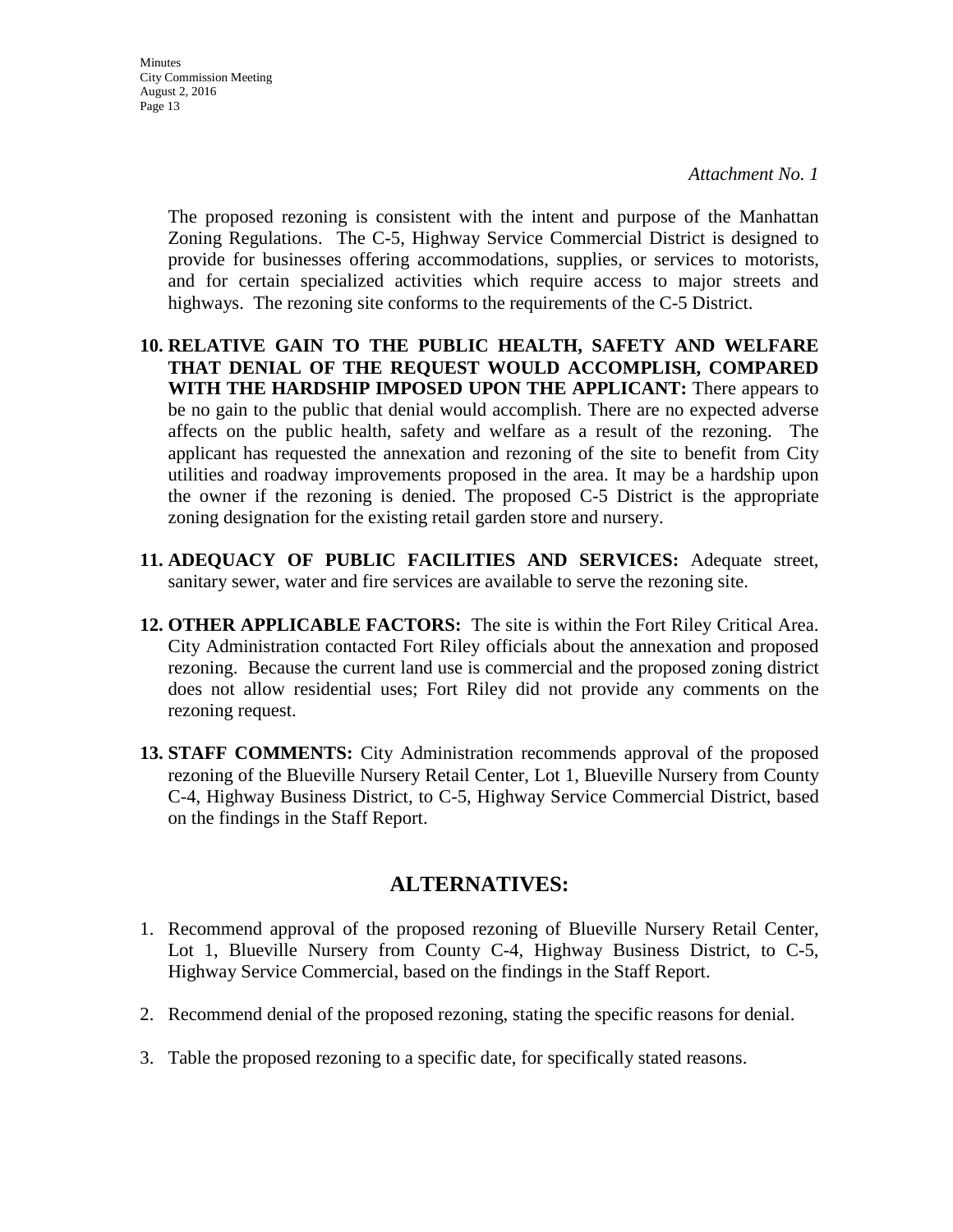*Attachment No. 1* 

# **POSSIBLE MOTION:**

The Manhattan Urban Area Planning Board recommends approval of the proposed rezoning of Blueville Nursery Retail Center, Lot 1, Blueville Nursery from County C-4, Highway Business District, to C-5, Highway Service Commercial, based on the findings in the Staff Report.

**PREPARED BY:** Chad Bunger, AICP, CFM, Senior Planner

**DATE:** May 30, 2016

16014}SR}BluevilleRezonetoC5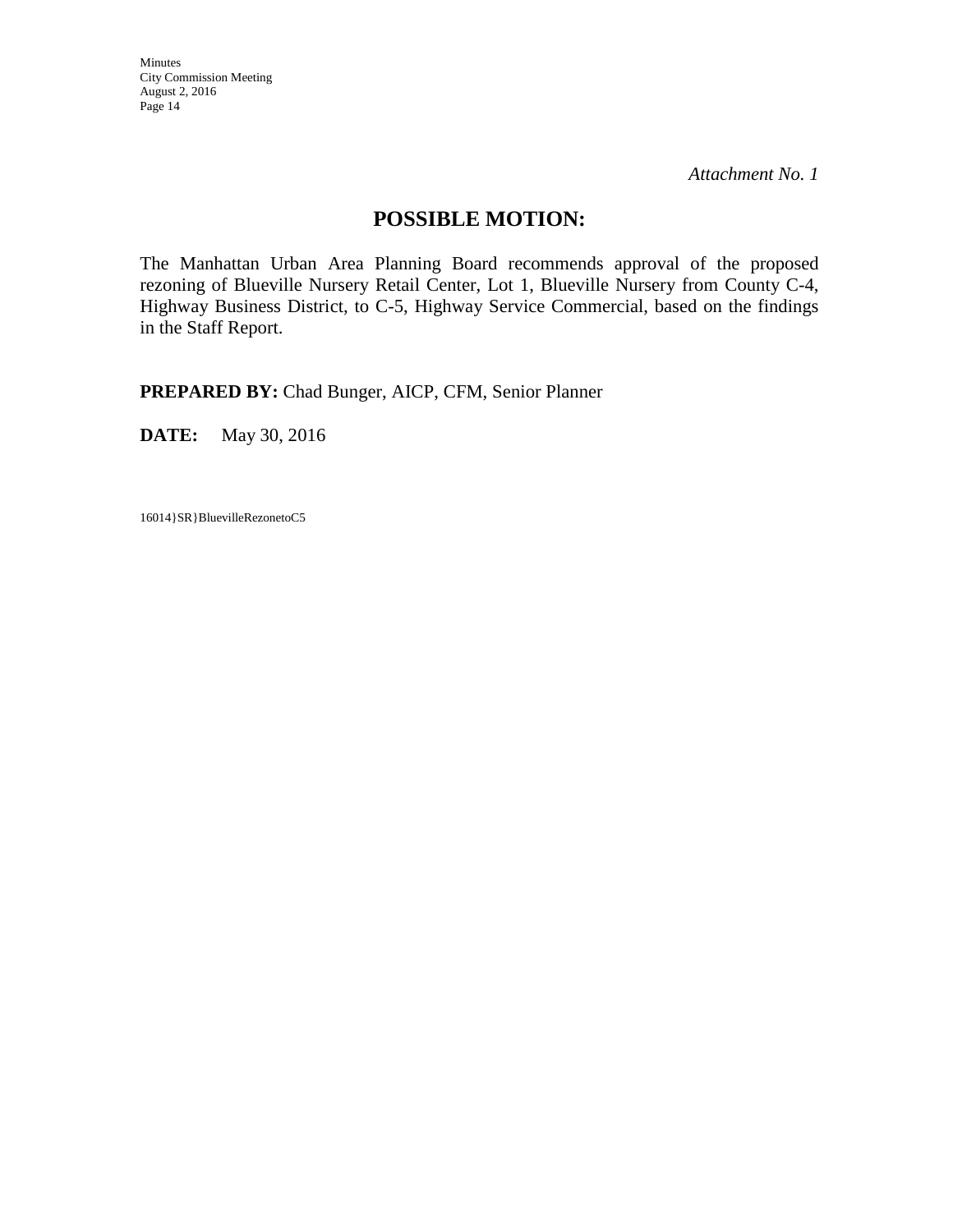#### **STAFF REPORT**

# **ON AN APPLICATION TO REZONE PROPERTY**

**FROM:** PUD, Planned Unit Development

**TO:** C-5, Highway Service Commercial

**APPLICANT:** Mead Lumber Real Estate, LLC

**ADDRESS:** P.O. Box 878 Columbus, NE 68602

**OWNERS:** Mead Lumber Real Estate, LLC

**ADDRESS:** P.O. Box 878 Columbus, NE 68602

**LEGAL DESCRIPTION:** Homestore Addition #2, S13, T10, R07E, Lot 1, LT 1 & 50' W2 ADJ abandoned RR ROW

**LOCATION:** The rezoning site is located approximately 435 feet east of the intersection of Seth Child Road and Amherst Avenue, along the south side of Amherst Avenue.

AREA: The total area of the rezoning site is approximately 61,838 square feet in area, having a total dimensioned area of 152.4 feet in depth and 416.6 feet in length on its longest side

# **DATE OF NEIGHBORHOOD MEETING:** May 25, 2016

**DATE OF PUBLIC NOTICE PUBLICATION:** June 27, 2016

# **DATE OF PUBLIC HEARING: PLANNING BOARD:** July 18, 2016 **CITY COMMISSION:** August 16, 2016

# **THIRTEEN MATTERS TO BE CONSIDERED WHEN REZONING**

### **1. EXISTING USE: (Note: Existing use information was obtained from the Riley County GIS web page):**

This existing use of 2815 Amherst Avenue is a warehouse-office building combination, built in 1975. The office building has an approximate square footage of 4,520 and the warehouse has an approximate square footage of 3,080.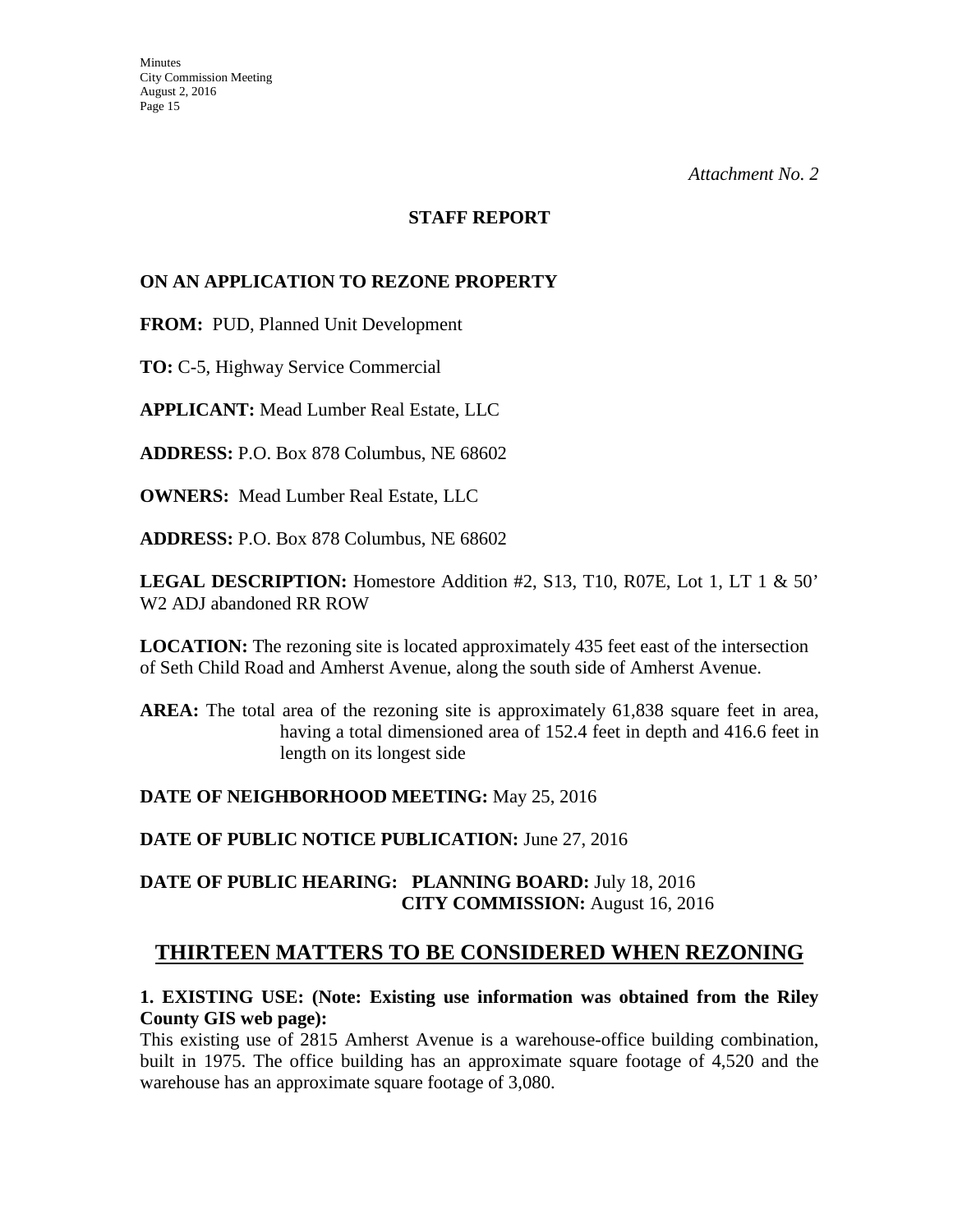#### **2. PHYSICAL AND ENVIRONMENTAL CHARACTERISTICS:**

The rezoning site is generally flat with a warehouse structure, open space at the southeastern end of the lot and concrete paved areas on both the northwestern and southeastern sides of the existing warehouse building. A gravel access road currently runs from Amherst Avenue to the principle Mead Lumber building to the southeast along the eastern side of the site.

### **3. SURROUNDING LAND USE AND ZONING:**

 **NORTH:** The properties to the north, across Amherst Avenue are part of the Little Apple Honda and Toyota car dealership, located in a C-5, Highway Service Commercial District. Additionally there is a gymnastics academy housed in a warehouse building located in an I-2, Industrial Park District

**SOUTH:** The properties to the south are all located in a C-5, Highway Service Commercial District. These properties include the primary Mead Lumber site as well as its associated warehouses.

**EAST:** A Manhattan Fire Station is located directly to the east of the subject property, which is located in a C-5, Highway Service Commercial District.

**WEST:** To the west of the subject site is a warehouse building for Little Apple Cars, which is located in a C-5, Highway Service Commercial District.

**4. GENERAL NEIGHBORHOOD CHARACTER:** The surrounding neighborhood is a mix of light industrial warehousing and commercial uses appropriate for adjacency to a highway or principal arterial road such as Seth Child. The immediate area is a convergence of the C-5 Highway Service Commercial District, the I-2 Industrial Park District, and the subject site's current zoning, PUD, Planned Unit Development.

**5. SUITABILITY OF SITE FOR USES UNDER CURRENT ZONING:** The rezoning site consists of an approximately 61,838 square foot lot, which conforms to the minimum lot size requirements for a Planned Unit Development – Commercial. The lot is suitable for the uses under the current Planned Unit Development district standards.

The current site is the remainder of the Homestore Addition Planned Unit Development. The PUD was never fully developed as originally proposed, and over time pieces of the original PUD were rezoned to C-5, Highway Service Commercial. In 1981, a development plan for Nelson's Team Electronics was approved. The original Planned Unit Development contained the same permitted uses as the C-5, Highway Service Commercial.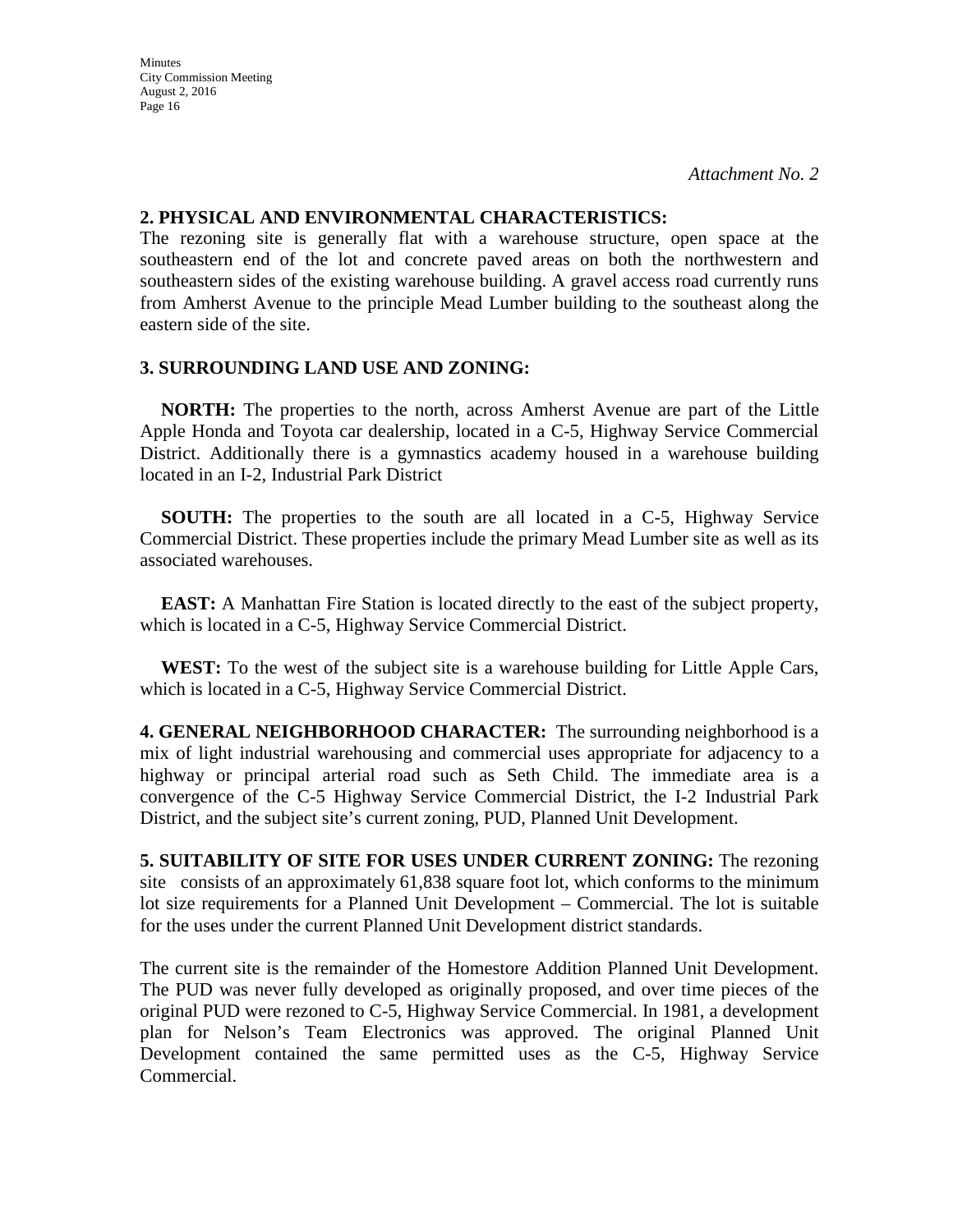**6. COMPATIBILITY OF PROPOSED DISTRICT WITH NEARBY PROPERTIES AND EXTENT TO WHICH IT MAY HAVE DETRIMENTAL AFFECTS:** The proposed rezoning of Planned Unit Development to C-5, Highway Service Commercial, would make the subject property consistent with the surrounding properties, which are also zoned C-5, Highway Service Commercial.

The proposed rezoning, and subsequent occupation of the existing vacant warehouse, would likely increase traffic and noise to the area. However, the use of the land and the activities taking place at the site would be consistent with the land use of the surrounding properties. Additionally, the property directly to the southeast of the subject site (current Mead Lumber site) was rezoned from Planned Unit Development to C-5, Highway Service Commercial, in 1998.

If the subject property is rezoned as proposed, Mead Lumber intends to occupy the vacant 7,600 square foot warehouse on the site for their lumber and home improvement business. The current owners purchased the property because it directly abuts their Mead Lumber site to the south east. The owners have proposed to pave the existing road through the site so that it connects with the Mead Lumber site.

**7. CONFORMANCE WITH COMPREHENSIVE PLAN:** The Future Land Use Map of the Comprehensive Plan identifies the areas east of Seth Child Road, along Amherst Avenue as "Community Commercial", which has a range of density of typically between 10 and 30 acres. The Plan defines the primary policies regarding Community Commercial as:

# *CC 1: Characteristics*

*Community Commercial Centers provide a mix of retail and commercial services in a concentrated and unified setting that serves the broader community and may also provide a limited draw for the surrounding region. These centers are typically anchored by a larger national chain, between 120,000 and 250,000 square feet, which may provide sales of a variety of general merchandise, grocery, apparel, appliances, hardware, lumber, and other household goods. Centers may also be anchored by smaller uses, such as a grocery store, and may include a variety of smaller, complementary uses, such as restaurants, specialty stores (such as books, furniture, computers, audio, office supplies, or clothing stores), professional offices and health services. The concentrated, unified design of a Community Commercial Center allows it to meet a variety of community needs in a "onestop shop" setting, minimizing the need for multiple vehicle trips to various commercial areas around the community. Although single use high-oriented commercial activities will continue to occur in some areas, this pattern of development is generally not encouraged.*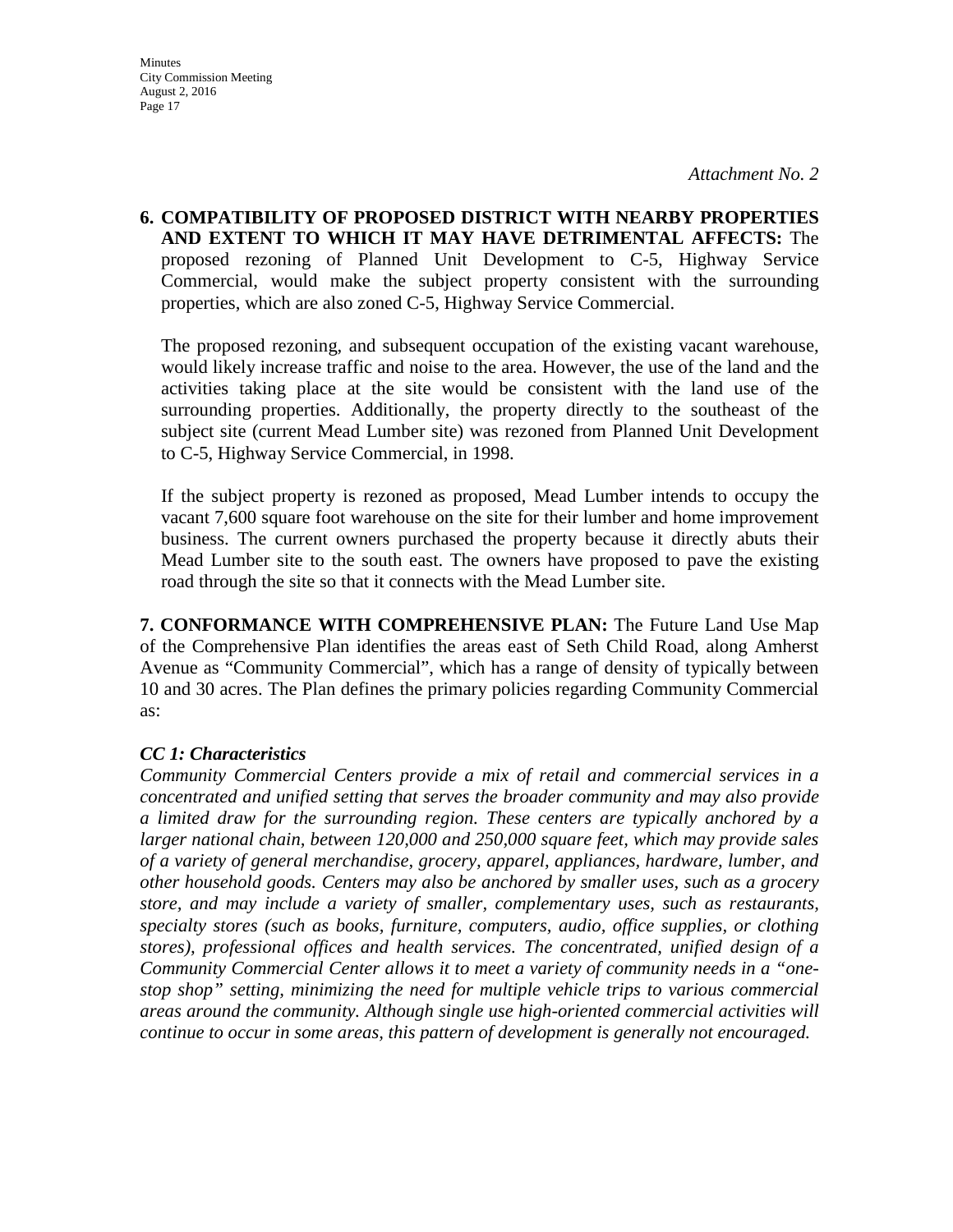# *CC 2: Location*

*Community Commercial Centers should be located at the intersection of one or more major arterial streets in commercial nodes; rather than being developed in linear, "strip" configurations along major street corridors. They may be located adjacent to urban residential neighborhoods and may occur along major highway corridors as existing uses*  become obsolete and are phased out and redeveloped over time. Large footprint retail *buildings (often known as "big-box" stores) are permitted only in areas of the City where adequate access and services can be provided.* 

# *CC 3: Size*

*Typically requires a site of between 10 and 30 acres.* 

# *CC 4: Unified Site Design*

*Establish a unified site layout – landscaping, signage, pedestrian, and vehicular circulation – for the center to guide current and future phases of development. Site design features should be used to create visual interest and establish a more pedestrian-oriented scale for the center and between out lots.* 

# *CC 5: Building Design and Character:*

*Require Community Commercial Centers to meet a basic level of architectural detailing, compatibility of scale with surrounding areas, pedestrian and bicycle access, and mitigation of negative visual impacts such as large building walls, parking areas, and service and loading areas. While these requirements apply to all community commercial*  development, they are particularly important to consider for larger footprint retail *buildings, or "big-box" stores. A basic level of architectural detailing shall include, but not limited to, the following:* 

- *Façade and exterior wall plane projections or recesses;*
- *Arcades, display windows, entry areas, awnings, or other features along facades facing public streets;*
- *Building facades with a variety of detail (materials, colors, and patterns); and*
- *High quality building materials*

# *CC 6: Organization of Uses*

*Concentrate Community Commercial services within planned activity centers, or commercial nodes, throughout the community. Cluster complementary uses within walking distance of each other to facilitate efficient, "one-stop shopping", and minimize the need to drive between multiple areas of the center. Large footpring retail buildings, or "bigbox" stores should be incorporated as part of an activity center or node along with complementary uses, such as high density residential, where feasible. Linear development patterns, particularly when parcels provide a single use and are developed independently, can require multiple access points and lead to disruption of traffic flow on adjacent streets. Although lot sizes and/or configurations in some areas may warrant the use of a more linear development pattern it is generally discouraged.*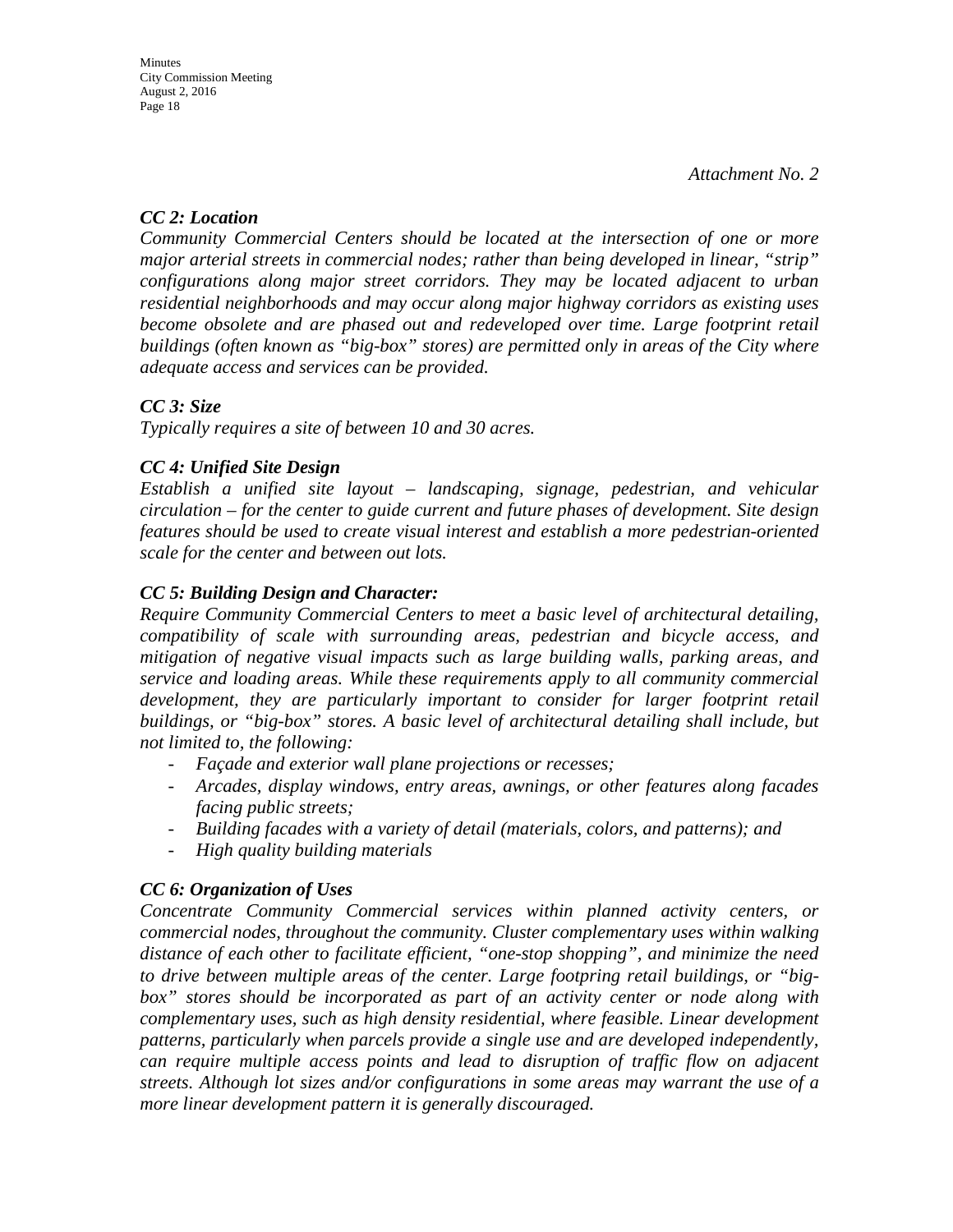# *CC 7: Circulation and Access*

*Provide clear, direct pedestrian connections through parking areas to building entrances, to surrounding neighborhoods and streets, and transit stops. Integrate main entrances or driveways with the surrounding street network to provide clear connections between uses for vehicles, pedestrians, and bicycles. Provide a limited number of vehicle access points to minimize impacts on surrounding uses and maintain an efficient traffic flow to and from the site.*

# *CC 8: Infill and Redevelopment/Adaptive Reuse*

*Encourage the revitalization and/or redevelopment of underutilized Community Commercial areas over time to take advantage of existing infrastructure and promote the efficient use of available land. Support opportunities to repurpose large surface parking lots typical of Community Commercial areas by incorporating additional pad sites for office or commercial uses or high density residential along the street edge. Support the adaptive reuse of existing buildings in older strip commercial centers on smaller lots where infill and redevelopment is less viable.* 

# **8. ZONING HISTORY AND LENGTH OF TIME VACANT AS ZONED:**

| $11 - 15 - 66$ : | Annexed by City Commission and zoned "C" Local Business District. |
|------------------|-------------------------------------------------------------------|
|                  |                                                                   |

- 7-15-69: Rezoned to C-5, Service Commercial District. *(Ordinance No. 2650 new City-wide zoning map)*
- 11-8-76: MUAPB recommended approval of Preliminary Homestore PUD.
- 12-7-76: City Commission approved 1st reading rezoning from C-5 to PUD *(area consisting of Lots 1- 4, Homestore Addition).* Area to south remained C-5.
- 12-21-76: City Commission approved  $2<sup>nd</sup>$  reading of Ordinance No.3458 to rezone to Homestore PUD.
- 11-14-77: MUAPB approved Final Plan Phase 1, Homestore PUD.
- 11-12-79: MUAPB approved Preliminary and Final Plat Homestore Addition.
- 5-21-80: Final Plat Homestore Addition filed.

The structure has sat vacant for at least ten years.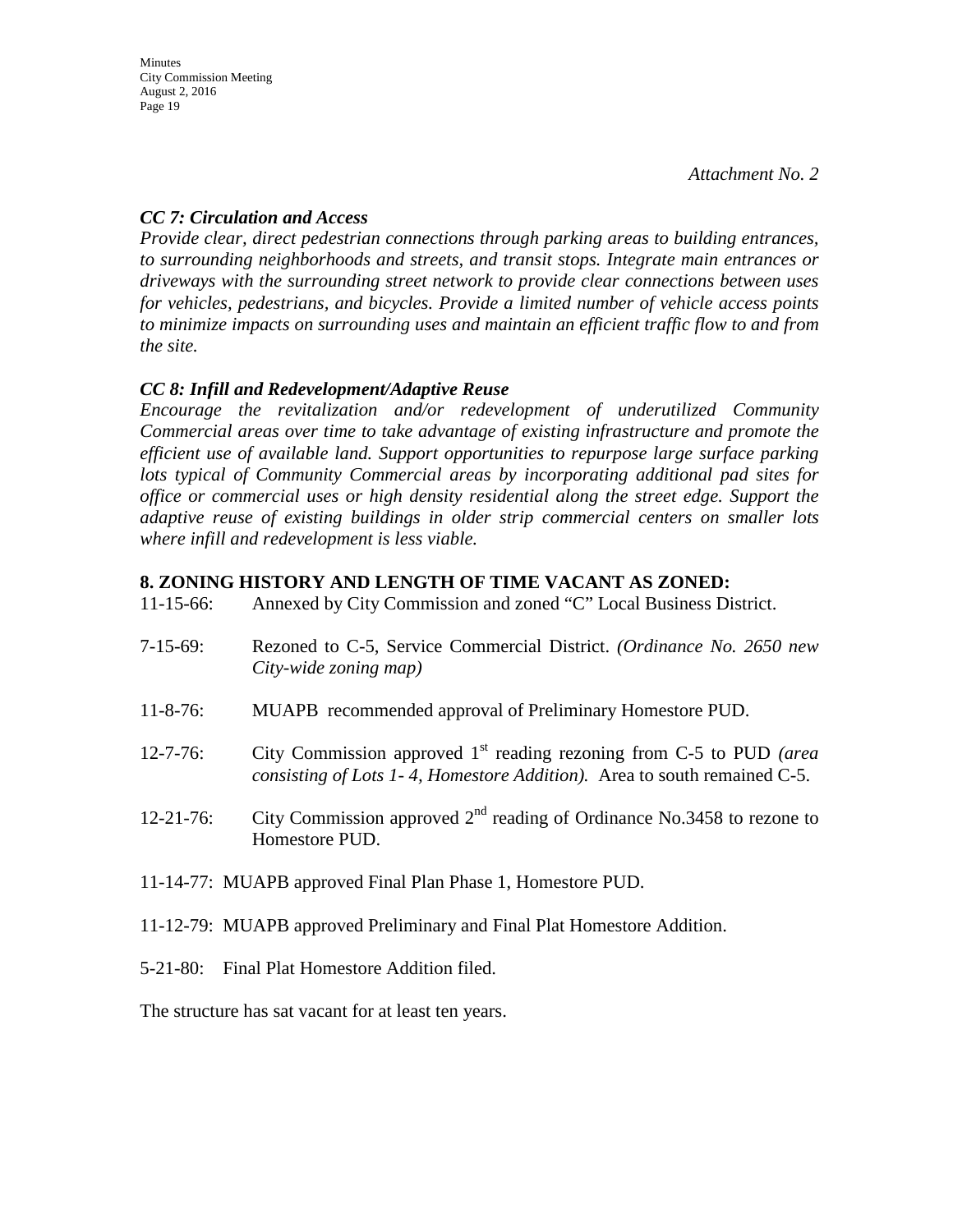**9. CONSISTENCY WITH INTENT AND PURPOSE OF THE ZONING ORDINANCE:** The intent and purpose of the Manhattan Zoning Regulations is to protect the public health, safety, and general welfare; regulate the use of land and buildings within zoning districts to assure compatibility; and to protect property values.

The C-5, Highway Service Commercial District is designed to provide for businesses offering accommodations, supplies, or services to motorists, and for certain specialized activities which require access to major streets and highways. The site is a 61,838 square foot site that complies with the minimum C-5 District requirements.

While the existing PUD would allow the proposed use of the subject site, the proposed rezoning would make the subject site consistent with surrounding properties, which are all zoned C-5 Highway Service Commercial.

- **10. RELATIVE GAIN TO THE PUBLIC HEALTH, SAFETY AND WELFARE THAT DENIAL OF THE REQUEST WOULD ACCOMPLISH, COMPARED WITH THE HARDSHIP IMPOSED UPON THE APPLICANT:** There would be no apparent gain to the public to the public health, safety, and welfare that would result from the denial for the request of the rezoning. Additionally, there are no anticipated adverse impacts to the public health, safety, and welfare that would result from the proposed rezoning.
- **11. ADEQUACY OF PUBLIC FACILITIES AND SERVICES:** Adequate street, sanitary sewer and water services are available at the subject site. An existing driveway runs through the rear of the site connecting Amherst Avenue to the Mead Lumber site to the southeast. This driveway is required by the Manhattan Fire Department to provide fire access to the existing lumber yard.
- **12. OTHER APPLICABLE FACTORS:** The lot in question directly abuts the Linear Trial to the east, which was constructed on abandoned railroad right of way. The proposed rezoning of this property should have no impact on the trail or those who use it.
- **13. STAFF COMMENTS:** City Administration recommends approval of the proposed rezoning of 2815 Amherst Avenue from PUD, Planned Unit Development, to C-5, Highway Service Commercial District, based on the findings in the Staff Report.

# **ALTERNATIVES:**

1. Recommend approval of the proposed rezoning of 2815 Amherst Avenue from PUD, Planned Unit Development, to C-5, Highway Service Commercial District, stating the basis for such recommendation.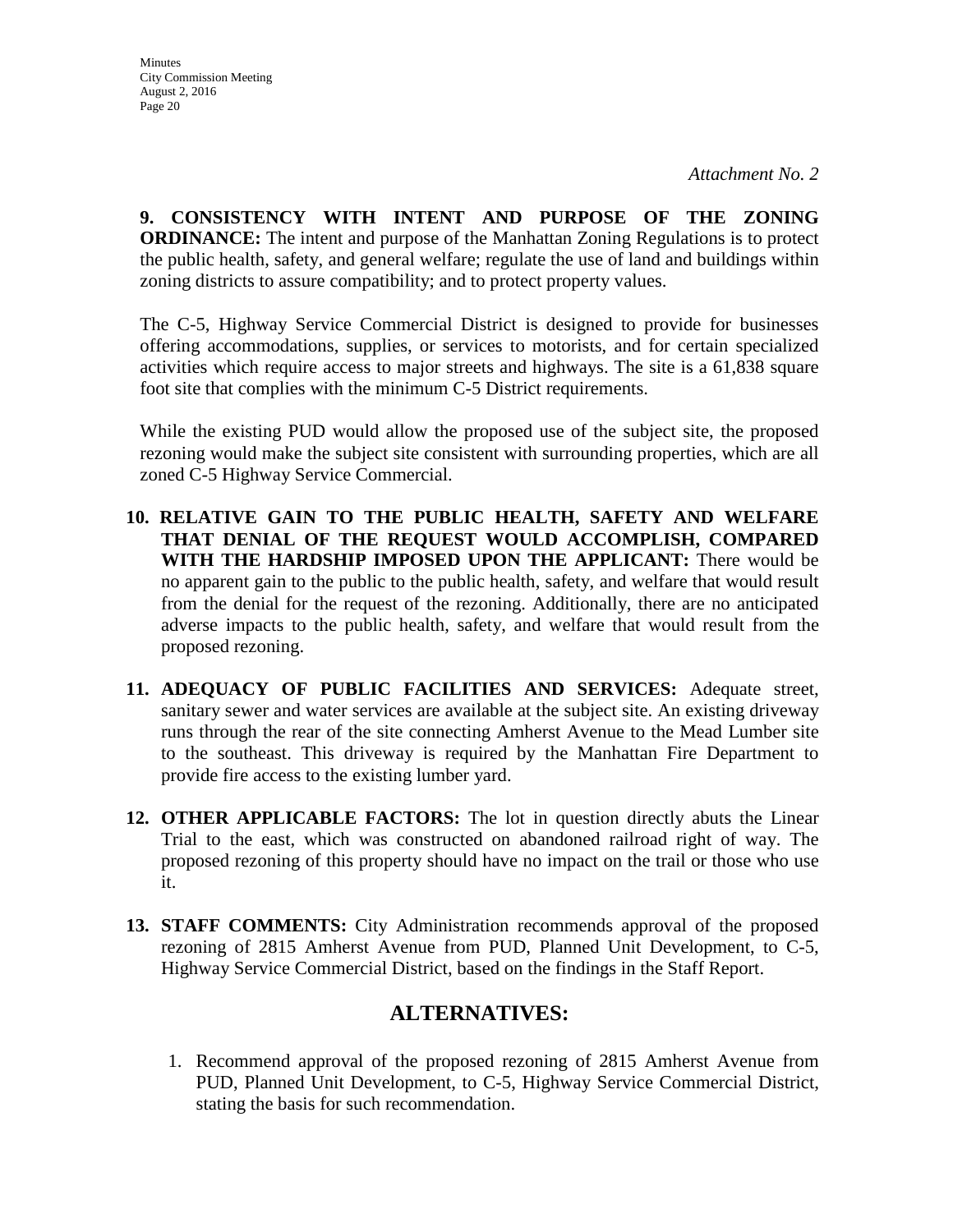- 2. Recommend denial of the proposed rezoning, stating the specific reasons for denial.
- 3. Table the proposed rezoning to a specific date, for specifically stated reasons.

# **POSSIBLE MOTION:**

The Manhattan Urban Area Planning Board recommends approval of the proposed rezoning of 2815 Amherst from PUD Planned Unit Development, to C-5 Highway Service Commercial, based on the findings in the Staff Report.

**PREPARED BY:** Doug May, Planner

**DATE:** July 18, 2016

DM/16 16105}SR}2815AmherstRezonetoC5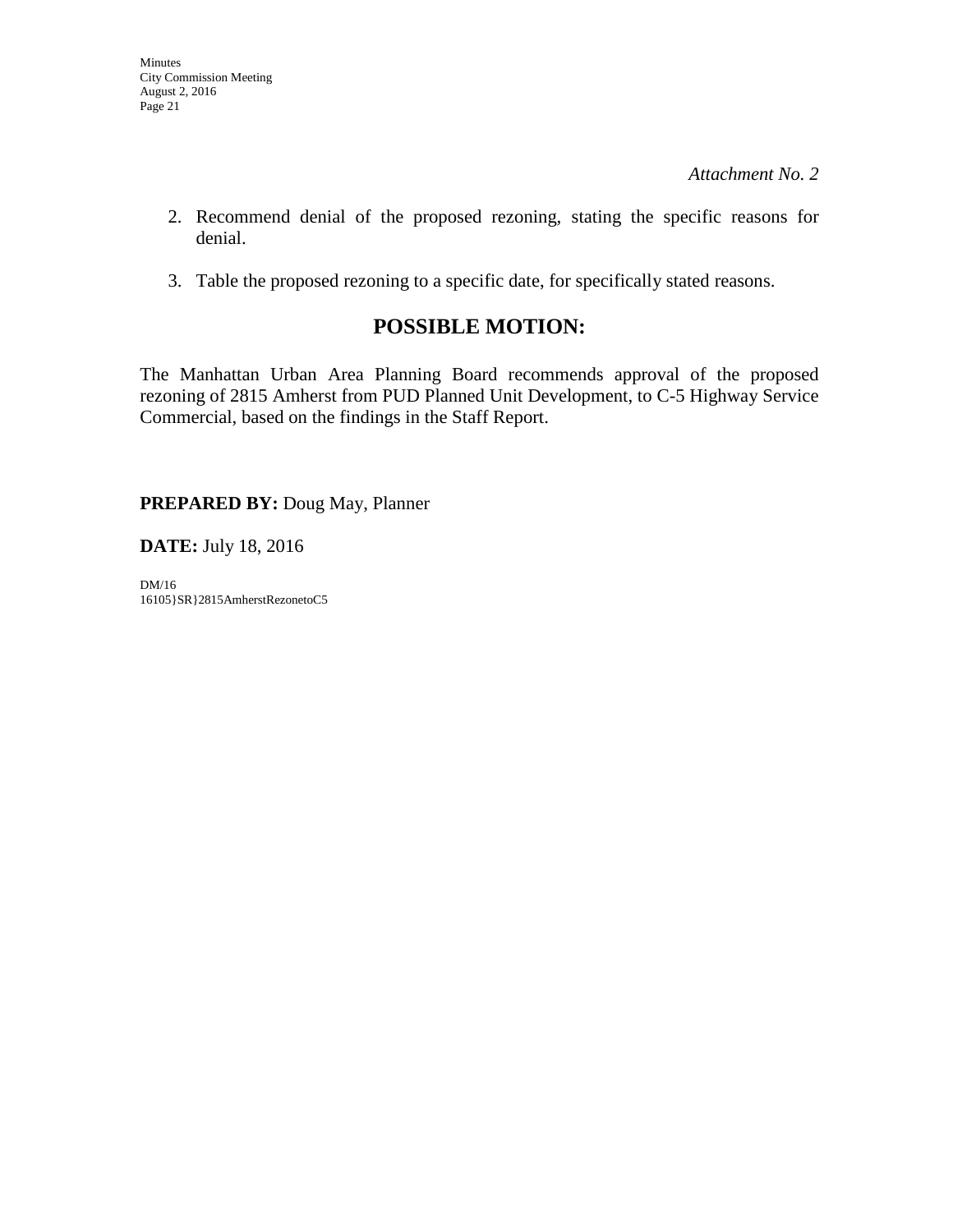*Attachment No. 3* 

#### **STAFF REPORT**

### **AN AMENDMENT OF ORDINANCE NOs. 4093 and 7069 AND THE APPROVED FINAL DEVELOPMENT PLAN OF BRIARVIEW ADDITION COMMERCIAL PLANNED UNIT DEVELOPMENT.**

# **BACKGROUND**

**APPLICANT/OWNER:** Auckland Properties LLC, Priyantha Ranaweera

**ADDRESS:** 200 Research Drive

**LOCATION:** Lot R.P. 1, University Heights Addition, First Unit

**AREA:** 2.99 Acres

**DATE OF NEIGHBORHOOD MEETING:** May 26, 2016

**DATE OF PUBLIC NOTICE PUBLICATION:** June 27, 2016

# **DATE OF PUBLIC HEARING: PLANNING BOARD:** July 18, 2016 **CITY COMMISSION:** August 2, 2016

# **EXISTING PUD**

#### **Ordinance**

Ordinance No. 4093 was approved on September 20, 1983. The Ordinance rezoned the property from I-1, Research Park District to PUD, Planned Unit Development. The ordinance documents did not specifically list any permitted uses or conditions of approval, but rather stated:

Section 2. The use limitations and space limitations as described in the Development Plan and Documents as filed with the application in the Zoning Administrator's Office shall apply to this district and govern the development therein. The PUD use is generally for Business and Professional Office Use.

The PUD site plans showed a total of 40,000 square feet of office space in five (5) buildings, with associated off-street parking and landscaping on two (2) lots. Lot 1, Briarview Office Park Addition created a two-story medical office building with approximately 6,800 square feet of floor space.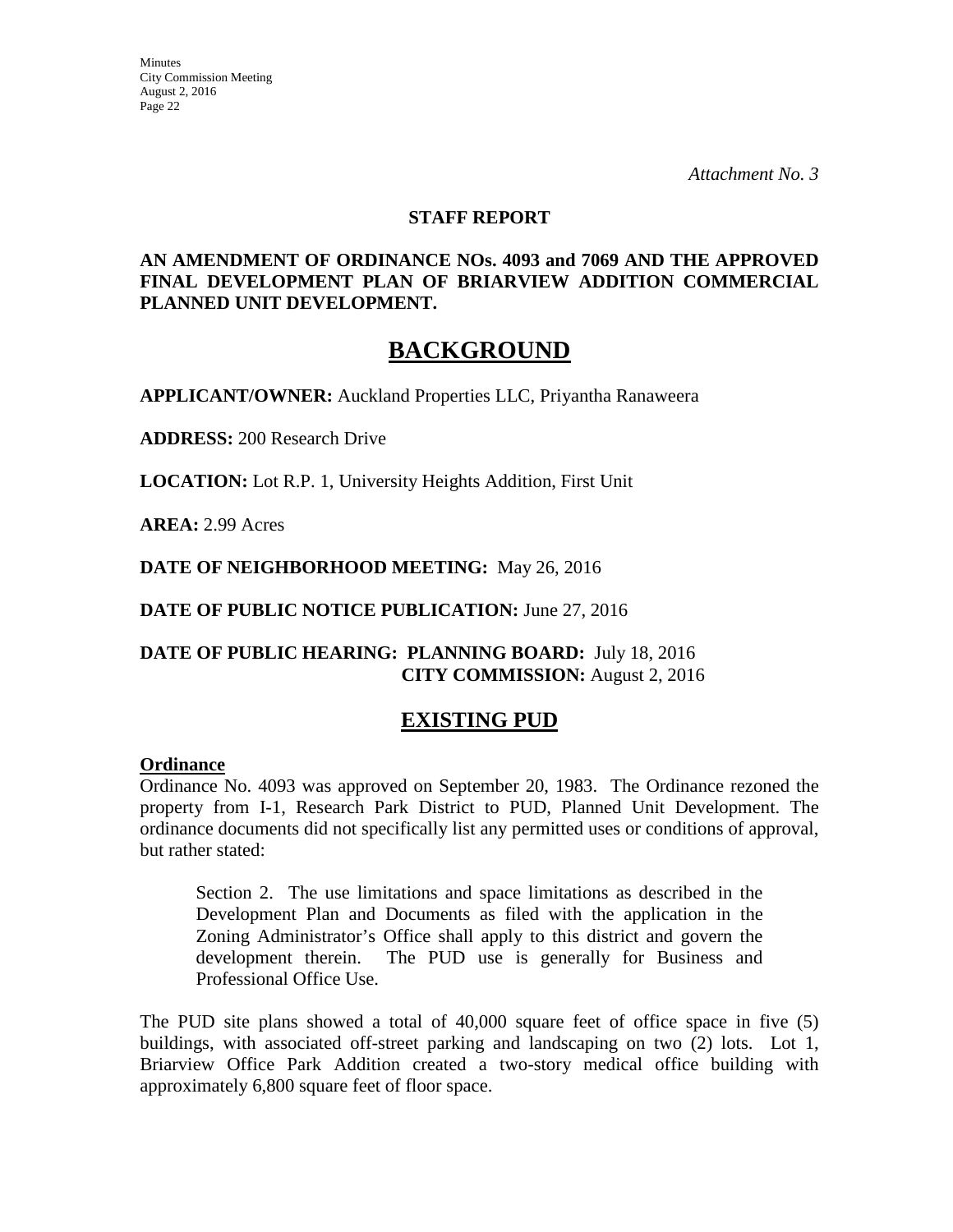*Attachment No. 3* 

Four (4) separate buildings were envisioned on Lot R.P. 1, University Heights, First Unit (the site). The development plan showed the existing building, which is a two (2) story building with 8,304 square feet of floor area and three (3) other buildings. The other buildings and associated parking lot was never constructed. The existing building was constructed in 1973 as an office building.

At the Manhattan Urban Area Planning Board public hearing on August 15, 1983, a condition of approval was made that "only the building on the lower level (Lot 1, Briarview Office Park Addition) of the site could be used for medical or dental uses. This condition was made part of Ordinance No. 4093 that established the PUD.

Ordinance No. 7069 was approved on April 15, 2014 and amended the original PUD ordinance to allow the addition of medical and dental offices as a permitted activity throughout the development. The Final Development Plan that corresponded with the April, 2014 PUD Amendment eliminated the 3 buildings proposed in the original PUD. Only the existing 2 story building was approved with the Final Development Plan.

# **PROPOSED AMENDMENT**

The applicant, a heart and vascular clinic located in the existing building, has proposed to construct an approximate 3,000 square foot building for a cardiovascular ambulatory surgical center to the west of the existing building. The new building will have 1 procedure room and 3 recovery beds. A PUD Amendment is required because the 2014 PUD Amendment and Final Development Plan eliminated all proposed buildings, other than the single existing building.

# **Proposed Buildings, Structures, and Phasing**

The existing building is a two-story office building with a floor area of approximately 8,304 square feet. The existing building is used by The Heart and Vascular Clinic, the applicant. The building also has office space for additional business and professional offices.

The applicant has proposed to construct an approximately 3,000 square foot building for an ambulatory cardiovascular surgical center that the applicant will own and operate. The surgical center will have 1 procedure room and 3 recovery rooms. The application materials state that the maximum number of patients that can be served at one time is 3. The majority of the staff that will use the surgical center will also be working at the existing office building. Two new staff members are anticipated to be added to help operate the new building.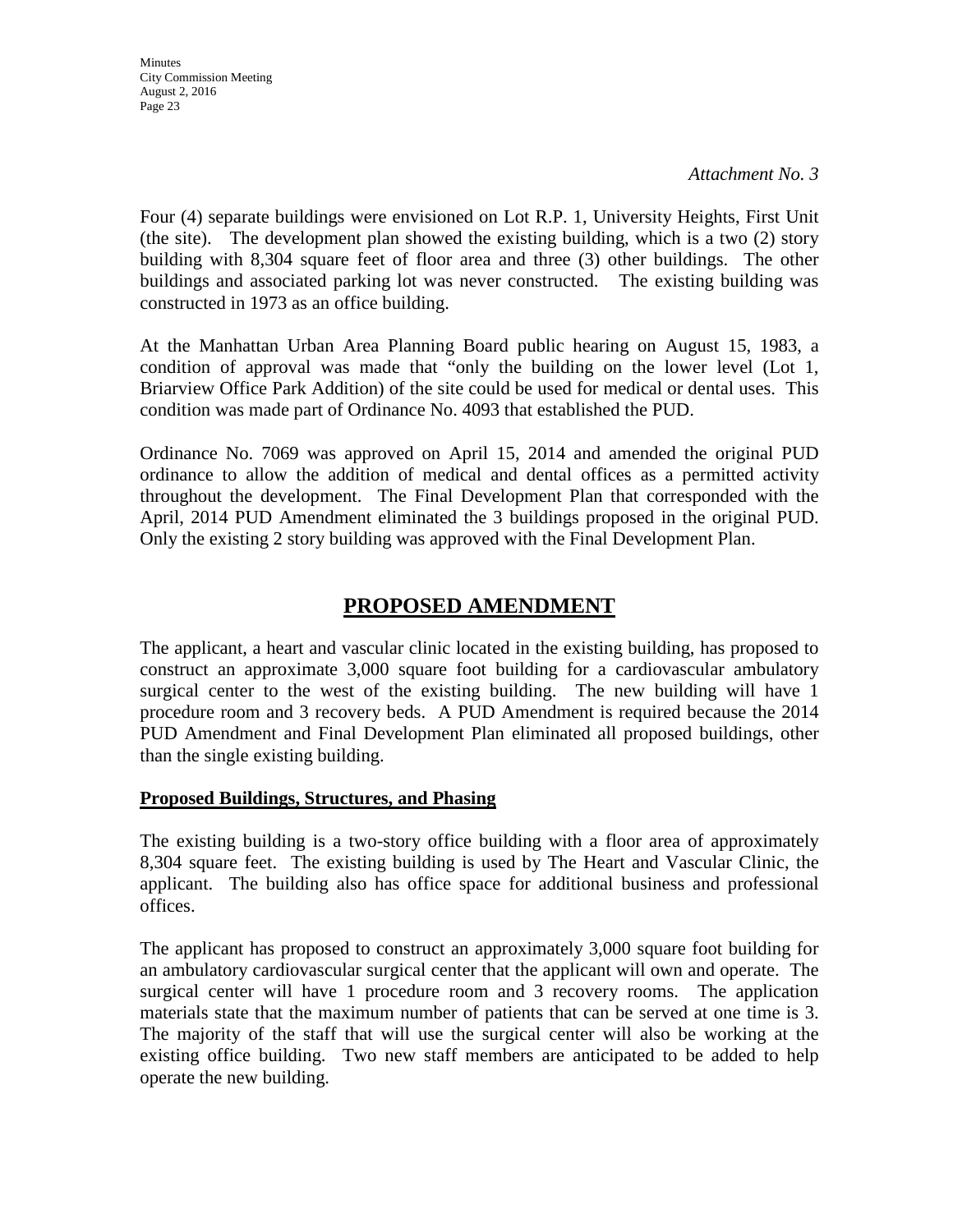The building will be approximately 20 feet tall at its highest point. The exterior materials will be brick and stone masonry. A covered patient drop off area will be located at the entrance to the building on the south side. The new building will be as close as 25 feet from the front property line along Research Drive and approximately 7 feet from the building to the east. A walkway and ramp will be constructed to allow for staff and patients to travel between these 2 buildings.

A future 1,000 square addition is proposed to the north of the new building. The future building addition would provide for more office and staff space. The application documents state that the number of patients will not increase with the future building addition, but the number of staff members is anticipated to increase by 3.

# **PROPOSED SIGN:**

An existing sign is located at the site's southern entrance. The sign is approximately twenty-four (24) square foot, three (3) feet tall and externally illuminated.

The Final Development Plans show a wall sign on both the new and existing buildings that will have a maximum sign area of 100 square feet for both buildings. The applicant has stated that the type of wall sign (cabinet, individual letters, etc.) has not been determined, but the signage will not be illuminated.

**PROPOSED LIGHTING:** The exterior lighting on the site include an existing utility pole at the northwest corner of the parking lot with an area flood light and wall mounted lights on the existing and new buildings.

# **MATTERS TO BE CONSIDERED WHEN AMENDING A PLANNED UNIT DEVELOPMENT**

# **1. WHETHER THE PROPOSED AMENDMENT IS CONSISTENT WITH THE INTENT AND PURPOSE OF THE APPROVED PUD, AND WILL PROMOTE THE EFFICIENT DEVELOPMENT AND PRESERVATION OF THE ENTIRE PUD:**

The Briarview Office Park PUD created a business and office park that was to have up to 40,000 square feet of office space in 5 buildings. The 2014 PUD Amendment expanded the use on the site to permit medical offices on the site and eliminated the 3 buildings that had not been construction from the approved Final Development Plan. It appears that removal of these 3 proposed buildings were done before the consideration of the proposed ambulatory cardiovascular surgical center.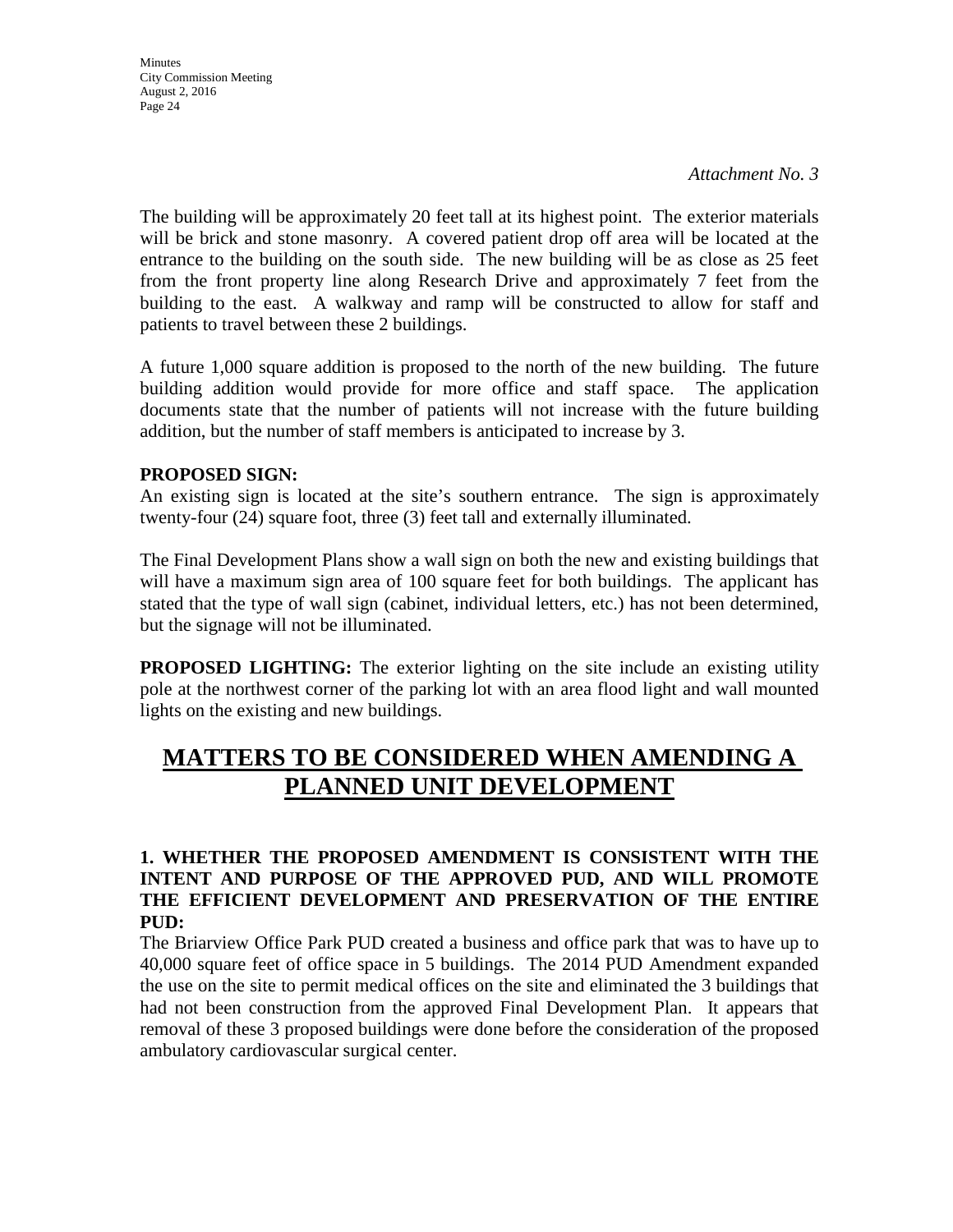*Attachment No. 3* 

The proposed outpatient medical surgical center is considered a medical clinic, which is a permitted use for the PUD. Having at least 2 buildings on the subject site was an intent of the originally PUD. It appears that the proposed amendment is consistent with the Briarview Addition Commercial PUD.

**2. WHETHER THE PROPOSED AMENDMENT IS MADE NECESSARY BECAUSE OF CHANGED OR CHANGING CONDITIONS IN OR AROUND THE PUD, AND THE NATURE OF SUCH CONDITIONS:** The proposed amendment is necessary because the PUD was amendment 2014 to allow for medical and dental clinics on the site and eliminated 3 proposed buildings from Final Development Plan for the PUD. The proposed PUD Amendment would establish a new building, with up to 4,000 square feet of floor area for an ambulatory cardiovascular surgical center that the current owner and tenant of the existing building will own and operate. This building was not proposed in the previous PUD Amendment.

**3. WHETHER THE PROPOSED AMENDMENT WILL RESULT IN A RELATIVE GAIN TO THE PUBLIC HEALTH, SAFETY, CONVENIENCE OR GENERAL WELFARE, AND IS NOT GRANTED SOLELY TO CONFER A SPECIAL BENEFIT UPON ANY PERSON:** The proposed amendment will result in a gain to the public by allowing for the expanded medical services provided by The Heart and Vascular Clinic that owns the property and has a clinic in the existing office building. According to the applicant, the construction of the proposed building will not substantially increase traffic to the site, as existing clients and staff members will use the surgical center, which has a maximum patient capacity of 3 patients.

# **ADDITIONAL MATTERS TO BE CONSIDERED WHEN AMENDING A PLANNED UNIT DEVELOPMENT**

**1. LANDSCAPING:** The landscaping is largely in place and consists of grass lawn areas, and landscape areas along Research Drive, the off-street parking lot and along the foundation of the existing building. New deciduous trees will be planted along Research Drive. New foundation landscape beds will be installed for the new and existing buildings near the entrances.

**2. SCREENING:** A wooden sight obscuring screening fence will be provided to screen the trash dumpster for the new building. A masonry retaining will screen a proposed emergency power generator, which will be located on the northeast corner of the building.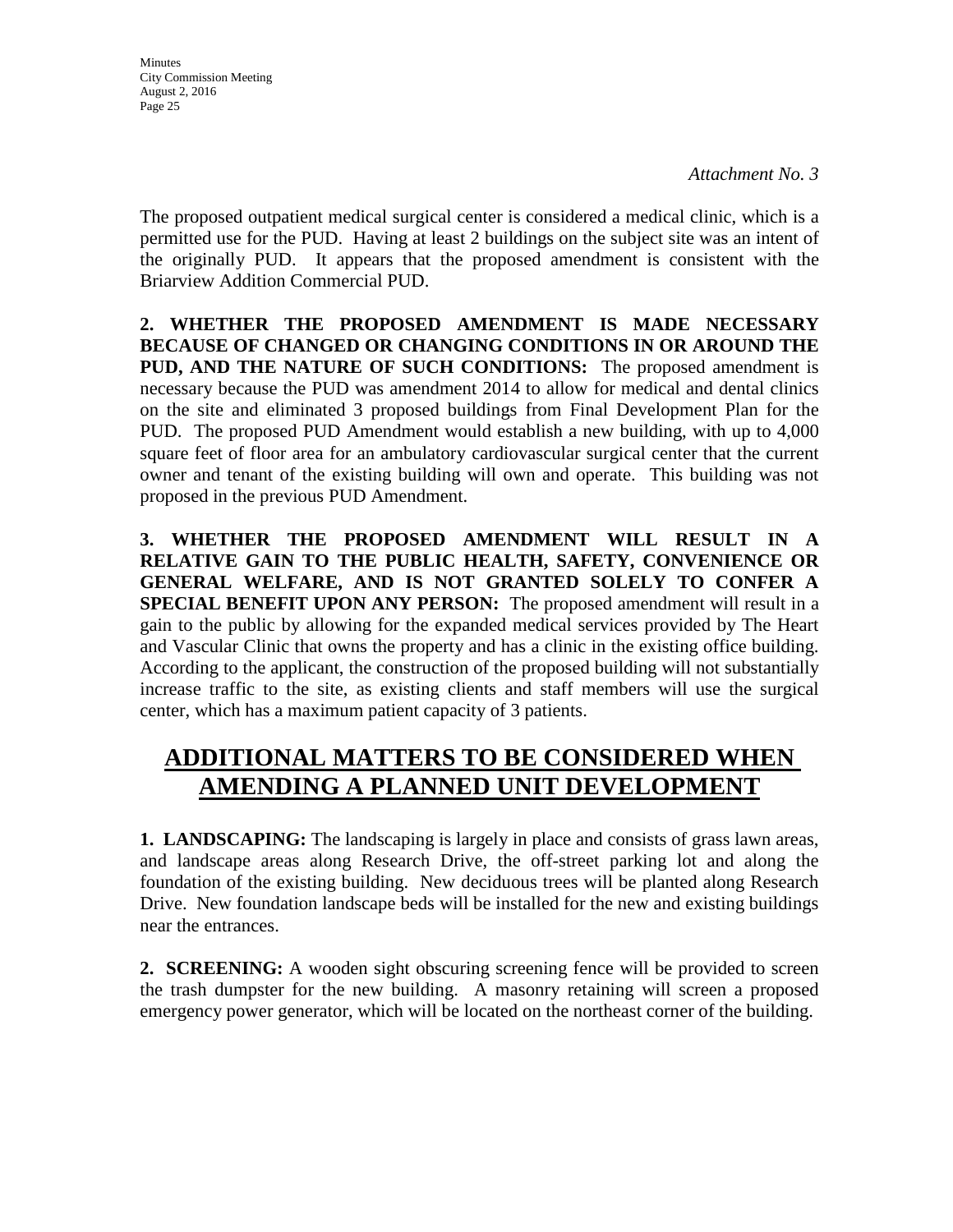**Minutes** City Commission Meeting August 2, 2016 Page 26

**3. DRAINAGE:** The site generally drains via sheet flow to the south towards Research Drive or to the east. This drainage pattern will continue for the site. A grass swale will installed to intercept the stormwater runoff from the new building and direct it towards the parking lot to the south, where it will continue to the south towards Amherst Avenue, similarly to the stormwater runoff from the existing building.

A stormwater analysis was conducted for the proposed development by SMH Consultants. The pre-development vs. post-development analysis is as follows:

|             |                    | Pre-Development   Post-Development | Difference |
|-------------|--------------------|------------------------------------|------------|
| 10-year     | $0.54 \text{ cfs}$ | $0.83$ cfs                         | $0.29$ cfs |
| 50-year     | 0 70               | .07                                | 0.37       |
| $100$ -year | በ 77               |                                    | 0.40       |

Because the overall stormwater runoff is so small, the impacts of the development on the surrounding areas in regards to stormwater runoff will be minimal. The City's Stormwater Engineer and City Engineer have reviewed the Final Development Plans and stormwater analysis and approves of the plans with no comments.

# **4. CIRCULATION:**

Public Access. The site gains access via two (2) curb cuts on Research Drive, a local street. No changes are proposed to its current access. A sidewalk extends from Amherst Avenue along Research Drive to the southern driveway on the site. The sidewalk does not extend to the north.

# Traffic.

The engineers from Alfred Benesch & Company conducted a traffic analysis for the proposed surgical center. The analysis determined that an additional 7 vehicles would be generated by the site in the AM Peak Hour and 10 vehicles in the PM Peak House. The analysis also stressed that this facility is "not a stand-along facility, but rather an addition to an existing business, meaning there will be no to minimal new employees for this facility as it will be the same staff already working on the site." The City Engineer has reviewed the Final Development Plans and traffic analysis and approves of the plans with no comments.

# Off-Street Parking.

The existing site has an off-street parking lot with 43 spaces. Based on the total square footage of the existing building and applying the parking requirements for medical clinics (5.5 spaces per 1,000 square feet), 28 off-street parking spaces are required.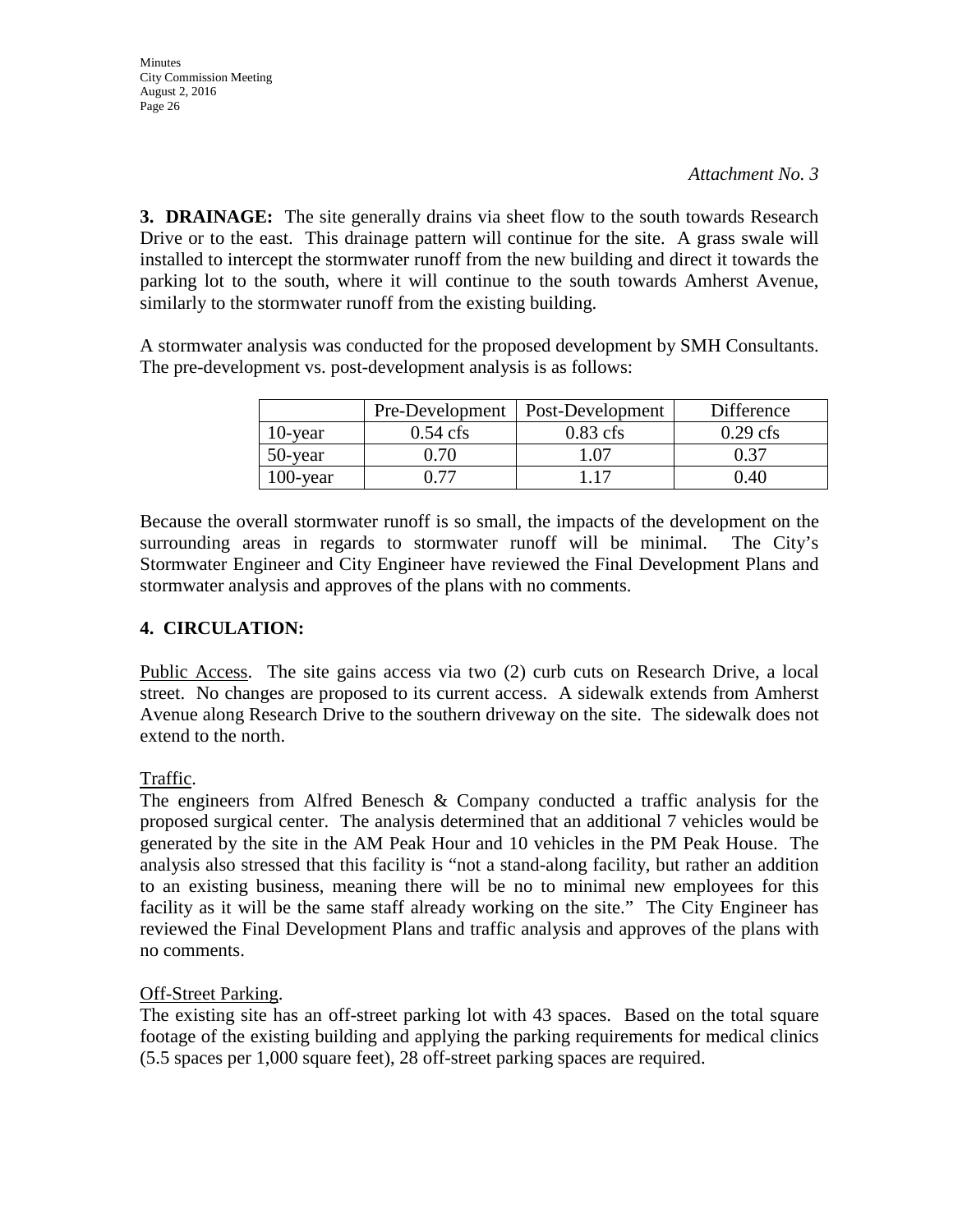*Attachment No. 3* 

The applicant's consultant has determined that 1,657 square feet of the new building should be counted towards the minimum off-street parking requirements. Areas for storage, bathrooms, hallways, mechanical rooms, etc. are allowed to be subtracted from the building gross square footage. The minimum parking required would be 3 spaces. The proposed building will remove 6 off-street parking spaces, creating a new total of 37 off-street parking spaces.

The applicant's consultant also calculated the parking demand for the new building based on the usage of the building. As previously mentioned, a maximum of 3 patients will use the facility and 2 new employees will be hired to work in the building. It is anticipated that a total of 3 new staff members will be hired for the future building addition, which will include offices and staff areas to serve the patients (i.e. laboratory, etc.). The actual usage of the site would generate a total of 8 spaces.

The 37 off-street parking spaces proposed for the site will be adequate to meet the demands of the existing and new medical office buildings.

**5. OPEN SPACE/LANDSCAPED AND COMMON AREA:** The site has several large areas of open spaces to the north and east of the building and parking lot. This area consists of grass areas and dense trees. The eastern edge of the site is a steep slope that is covered with evergreen and deciduous trees.

**6. CHARACTER OF THE NEIGHBORHOOD:** The neighborhood is a mix of medical and business offices, single-family homes, townhomes and the Seth Child Road highway commercial corridor. Single-family homes are located to the west of the site. To the north and northwest are two (2) developments consisting of single-family attached dwellings and townhomes. To the south is a medical office and single-family homes. To the east is Seth Child Road/State Highway 113, a four-lane limited access highway and the highway commercial businesses, including automotive dealership, automotive mechanic shop and a hardware store.

# **MATTERS TO BE CONSIDERED WHEN REZONING**

**1. EXISTING USE:** Business Office

**2. PHYSICAL AND ENVIRONMENTAL CHARACTERISTICS:** The site is a large irregular shaped lot that slopes to the east and south. Besides the existing building and off-street parking lot, the site has large grass open spaces and heavily wooded slopes. The subject site is not shown to be in a mapped floodplain on the effective or preliminary Flood Insurance Rate Map panel # C0361.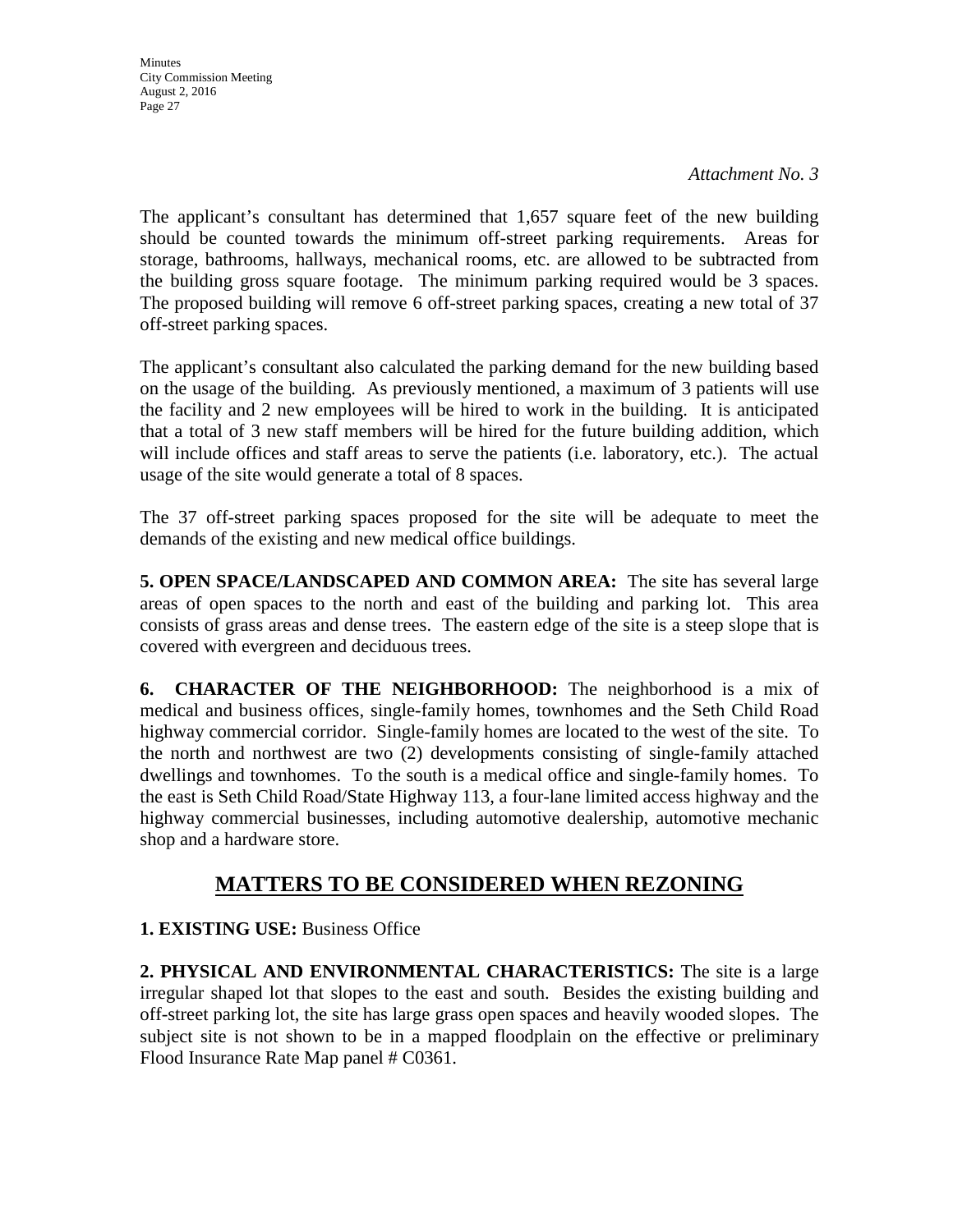### **3. SURROUNDING LAND USE AND ZONING:**

- **(a) NORTH:** Multi-unit townhomes, single-family attached, recreation areas for the townhomes and steep slope open space: Briercliffe Residential Planned Unit Development.
- **(b) SOUTH:** Medical office, Amherst Avenue, a major collector street, and large lot single-family homes: Briarview PUD and R, Single-Family Residential District.
- **(c) EAST:** Seth Child Road/K-113 Highway, a limited access highway and highway commercial uses, including a Little Apple Toyota/Honda Dealership, Midas automotive repair center and Waters True Value hardware store: C-5, Highway Service Commercial District.
- **(d) WEST:** Research Drive, a local street, and large lot single-family homes: R, Single-Family Residential District.

# **4. GENERAL NEIGHBORHOOD CHARACTER:** See above under **6, CHARACTER OF THE NEIGHBORHOOD.**

**5. SUITABILITY OF SITE FOR USES UNDER CURRENT ZONING:** The site was zoned from I-1, Research Park District to Commercial PUD in 1983. The PUD was amended in 2014 to remove a condition was placed on the PUD that prohibited medical offices from being on the site. The site included the existing building and parking lot at the time of the rezoning, which was constructed in approximately 1973. The existing use and buildings conform to the PUD.

**6. COMPATIBILITY OF PROPOSED DISTRICT WITH NEARBY PROPERTIES AND EXTENT TO WHICH IT MAY HAVE DETRIMENTAL AFFECTS:** The proposed building and ambulatory cardiovascular clinic should have minimal detrimental effects on adjacent properties.

The building will be appropriately setback from the front property line. Natural grades in the area and existing trees on the site and surrounding neighborhoods will reduce any visual impacts that a new commercial building may have on the surround neighborhoods. The applicant has stated that the signage for the existing and new building will not be illuminated, which will further reduce any impacts on the surrounding area.

The proposed use will be an outpatient surgical center for heart and vascular medicine for up to 3 patients. The application materials have stated that the use of the new building will compliment the medical practice in the existing building and will not generate large amounts of new patient traffic. Likewise, the surgical center will not operate with overnight hours.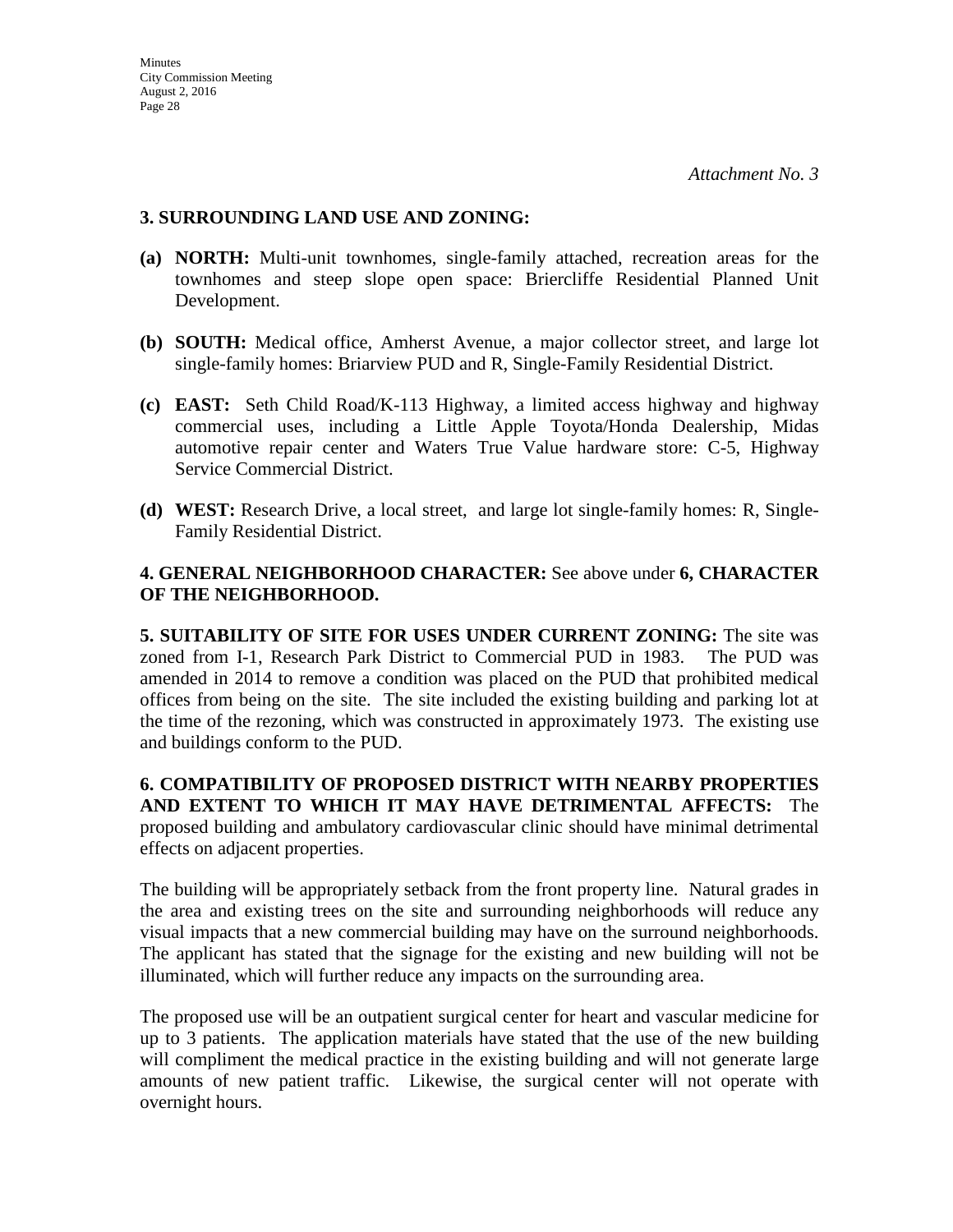Adequate parking is proposed for the existing and proposed uses on the site.

#### **7. CONFORMANCE WITH COMPREHENSIVE PLAN**

The site is shown on the Southwest Future Land Use Plan map of the Comprehensive Plan as Office-Research Park (OFF/RP). Policies from the Comprehensive Plan are noted in italics.

### OR 1: Characteristics

*The Office/Research Park land use designation is intended to provide concentrated areas of high quality employment facilities, such as corporate office headquarters, research and development, and educational facilities in a planned, "campus-like" setting. Office/Research Park developments may be incorporated into a master planned neighborhood, or located in close proximity to residential areas. Activities within an employment area typically take place indoors, and outdoor storage or other more industrial types of uses are typically not permitted. Some specialized research parks may include limited prototype production, such as in the K-State Research Park. This category may also include smaller office complexes consisting of a single building or several buildings that are not located within a typical office park setting. These smaller office complexes shall meet the intent of the policies within this section, to the extent that they apply (i.e., Policy OR5 will not apply to single-building facilities). The Poyntz Avenue Corridor, located between 17th Street and Juliette Avenue, is another designated office district with some unique characteristics and issues that are addressed more specifically in the adopted Poyntz Avenue Corridor District Plan.* 

# OR 2: Location

*Office/Research Park facilities should have direct access to existing or planned arterial and collector streets and should not rely on local or residential streets for access.*

# OR 3: Site Layout and Design

*Office/Research Park developments should be organized in a planned, "campus*like" setting that is heavily landscaped. Each development will vary based on site *configuration and topographical or other constraints; however, in a "campuslike" setting, buildings should typically be arranged to form outdoor gathering spaces*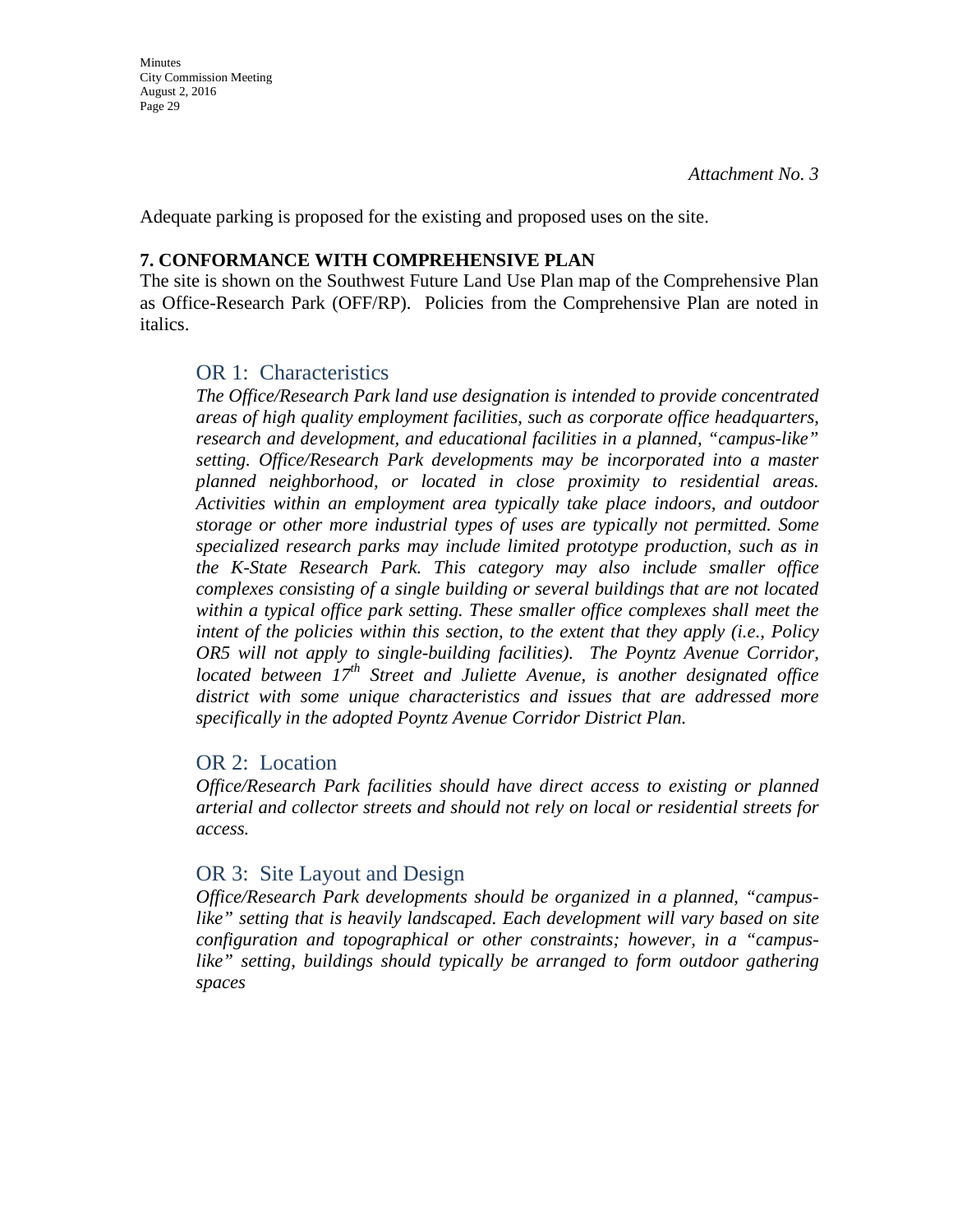# OR 5: Unified Architectural Character

*Buildings within an Office/Research Park setting should have a unified architectural character achieved through the use of similar elements, such as*  rooflines, materials, colors, signage, landscaping and screening and other *architectural and site layout details.* 

# OR 6: Common Areas

*Plazas and other common outdoor gathering spaces should be provided as part of the "campus" environment. Each development will vary based on site configuration and topographical or other constraints; however, in a "campuslike" setting, buildings should typically be arranged to form outdoor gathering spaces, such as quads, courtyards, patios, or seating areas for employees and visitors.* 

# OR 7: Circulation and Access

*Building entrances, outdoor gathering spaces, and parking areas shall be linked with clear, direct pedestrian walkways.* 

# OR 8: Outdoor Storage

*The functions of an Office/Research Park facility should generally be completely contained within buildings. Accessory outdoor storage facilities typically should be of a limited nature and completely screened.* 

# **THE PROPOSED AMENDMENT CONFORMS TO THE COMPREHENSIVE PLAN.**

#### **8. ZONING HISTORY AND LENGTH OF TIME VACANT AS ZONED:**

| August 7, 1962 | Annex Lot R.P. 1, University Heights Addition, First Unit into the |
|----------------|--------------------------------------------------------------------|
|                | City of Manhattan.                                                 |
|                |                                                                    |

- November 11, 1962 Zone to site to E-1, Research Park District.
- 1969 E-1 District was changed to I-1, Research Park District.
- August 15, 1983 Manhattan Urban Area Planning Board recommends approval of the request to rezone from I-1 District to Commercial Planned Unit Development District with a condition that medical offices shall not be permitted on the site.
- September 20, 1983 City Commission approves the second reading of Ordinance No. 4093 rezoning the site to Commercial PUD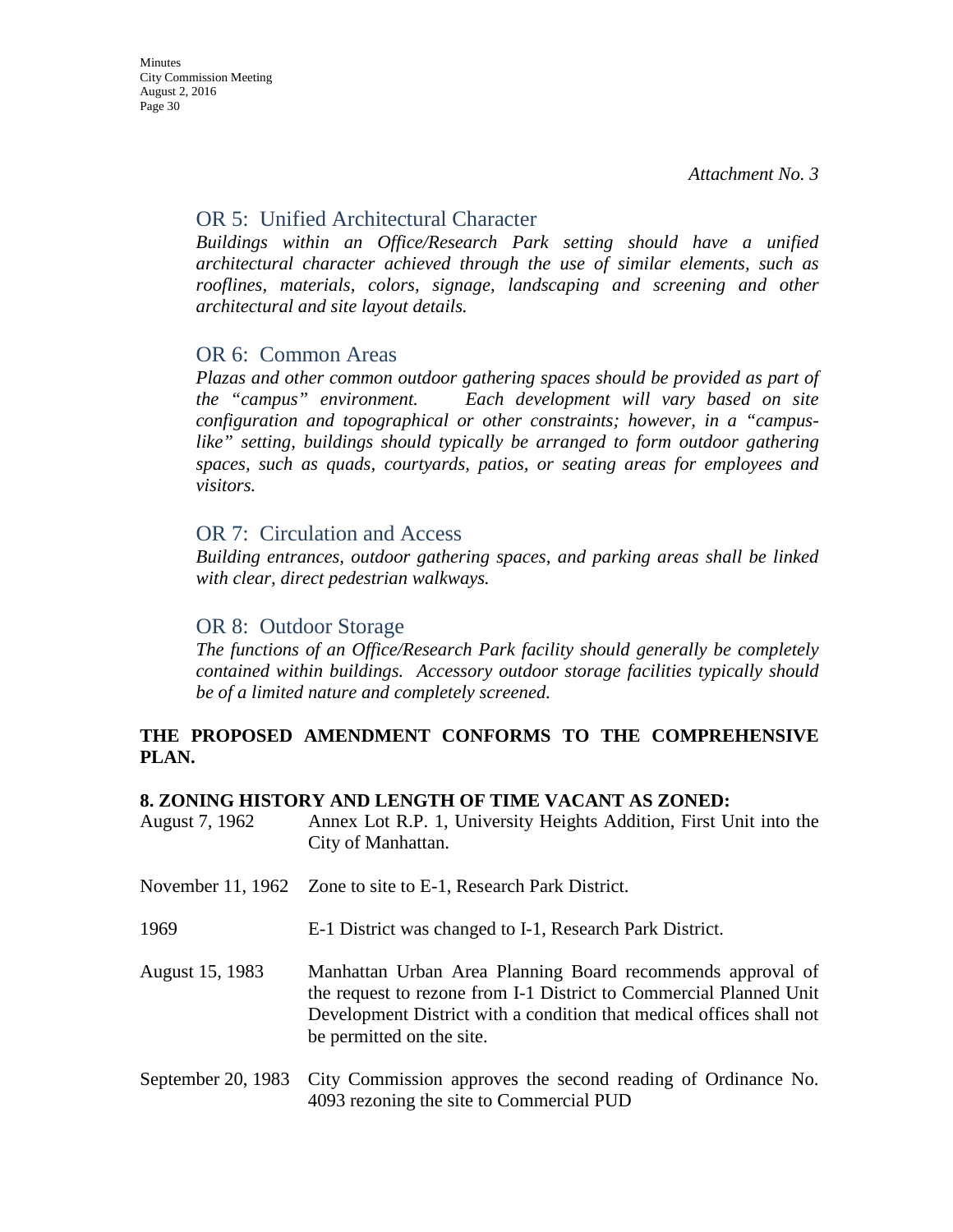- September 30, 1983 Manhattan Urban Area Planning Board approves Final Development Plan for Lot 1, Briarview Office Park Addition.
- October 16, 1986 Manhattan Urban Area Planning Board approves the Final Development of Phase II of Lot 1, Briarview Office Park Addition.
- July 18, 1988 Manhattan Urban Area Planning Board approves an amendment to Final Development of Phase II of Lot 1, Briarview Office Park Addition.
- January 29, 1992 Manhattan Urban Area Planning Board approves the Final Development of Phase III of Lot 1, Briarview Office Park Addition.
- March 17, 2014 Manhattan Urban Area Planning Board recommends approval of an amendment of Ordinance No. 4093 and the Final Development Plan of a portion of the Briarview Office Park Commercial Planned Unit Development, consisting of Lot R.P. 1, University Heights Addition, First Unit, to add medical and dental offices as a permitted use and to eliminate the three un-built buildings from the PUD.
- April 1, 2014 City Commission approves first reading of an ordinance to amend Ordinance No. 4093 and the Final Development Plan of a portion of the Briarview Office Park Commercial Planned Unit Development, consisting of Lot R.P. 1, University Heights Addition, First Unit.
- April 15, 2014 City Commission approves Ordinance No. 7069 amending Ordinance No. 4093 and the Final Development Plan of a portion of the Briarview Office Park Commercial Planned Unit Development, consisting of Lot R.P. 1, University Heights Addition, First Unit to permit medical and dental office uses at 200 Research Drive.

**9. CONSISTENCY WITH INTENT AND PURPOSE OF THE ZONING ORDINANCE:** The intent and purpose of the Zoning Regulations is to protect the public health, safety, and general welfare; regulate the use of land and buildings within zoning districts to assure compatibility; and to protect property values.

The PUD Regulations are intended to provide a maximum choice of living environments by allowing a variety of housing and building types; a more efficient land use than is generally achieved through conventional development; a development pattern that is in harmony with land use density, transportation facilities and community facilities; and a development plan which addresses specific needs and unique conditions of the site which may require changes in bulk regulations or layout.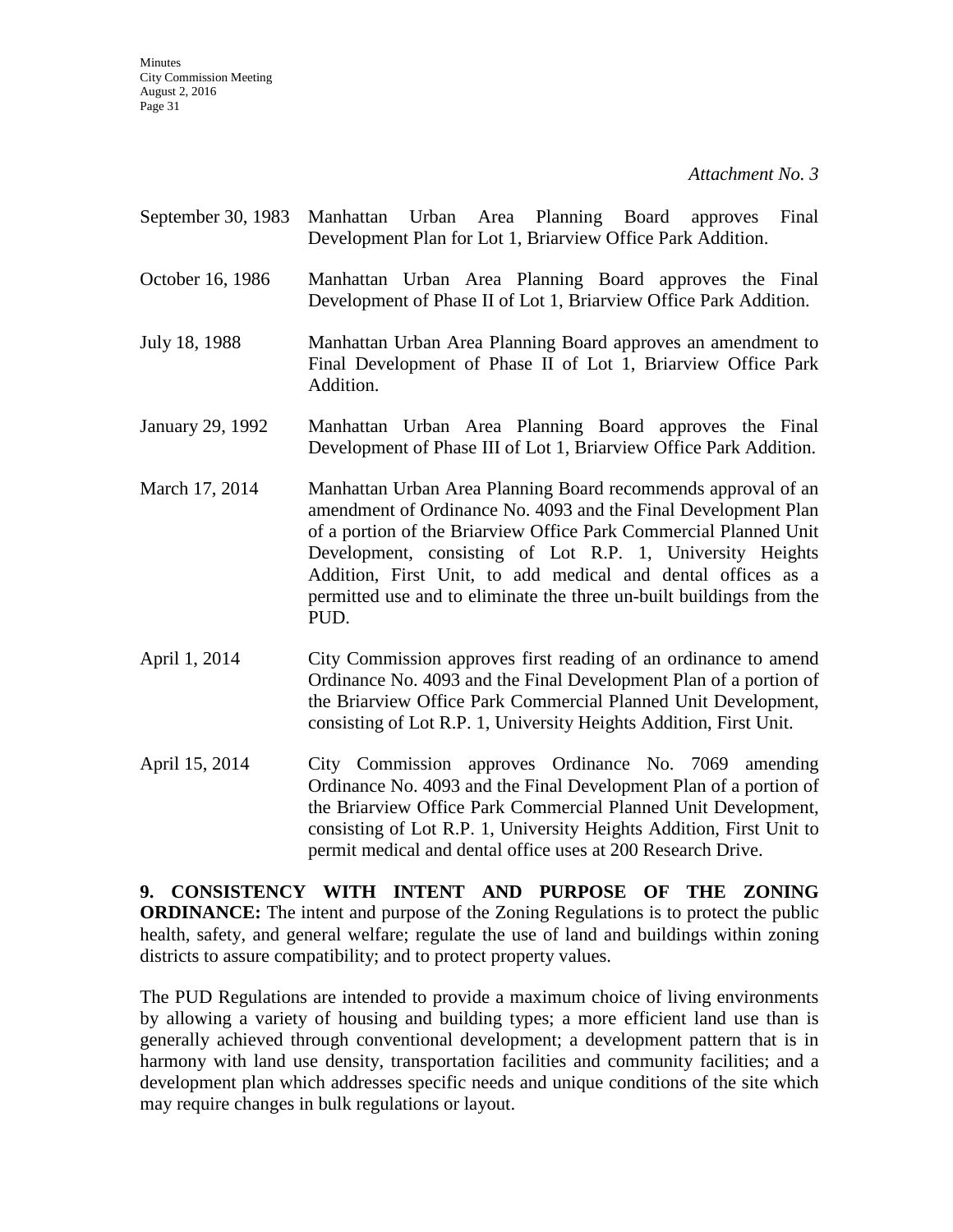**Minutes** City Commission Meeting August 2, 2016 Page 32

The proposed PUD is generally consistent with Ordinance Nos. 4093 and 7069, the approved PUD, the intent and purposes of the Zoning Regulations, and the intent of the PUD Regulations, subject to the conditions of approval.

**10. RELATIVE GAIN TO THE PUBLIC HEALTH, SAFETY AND WELFARE THAT DENIAL OF THE REQUEST WOULD ACCOMPLISH, COMPARED WITH THE HARDSHIP IMPOSED UPON THE APPLICANT:** There appears to be no gain to the public that denial would accomplish. The proposed amendment to allow a new building devoted to a medical clinic. The proposed use conforms to the PUD's list of permitted uses. The proposed building should not adversely impact the surrounding area. Denial of the PUD amendment may be a hardship to the owner in that it would limit the use of an existing commercial development.

**11. ADEQUACY OF PUBLIC FACILITIES AND SERVICES:** Adequate street, sanitary sewer, and water services are available to serve the development.

# **12. OTHER APPLICABLE FACTORS:** None.

**13. STAFF COMMENTS:** City Administration recommends approval of the amendment to Ordinance Nos. 4093 and 7069 and the Final Development Plan of Lot R.P. 1, University Heights Addition, First Unit to allow for a new ambulatory heart and vascular surgical clinic, with the following conditions of approval:

- 1. The site shall be developed as proposed in the application documents and shown on the Final Development Plan.
- 2. Landscaping and irrigation shall be provided pursuant to a Landscaping Performance Agreement between the City and the owner, which shall be entered into prior to issuance of a building permit.
- 3. All landscaping and irrigation shall be maintained in good condition.
- 4. Signage shall be limited to signs proposed in the application documents.
- 5. Exempt signage shall include signage described in Article VI, Section 6-104  $(A)(1),(2),(4),(5)$ , and  $(7)$ ; and, Section 6-104  $(B)(2)$  and  $B(5)$ .

# **ALTERNATIVES:**

- 1. Recommend approval of the proposed amendment of Ordinance Nos. 4093 and 7069 and the Final Development Plan of Lot R.P. 1, University Heights Addition, First Unit, stating the basis for such recommendation.
- 2. Recommend denial of the proposed amendment of Ordinance No. 4093 and 7069 and the Final Development Plan of Lot R.P. 1, University Heights Addition, First Unit, stating the specific reasons for denial.